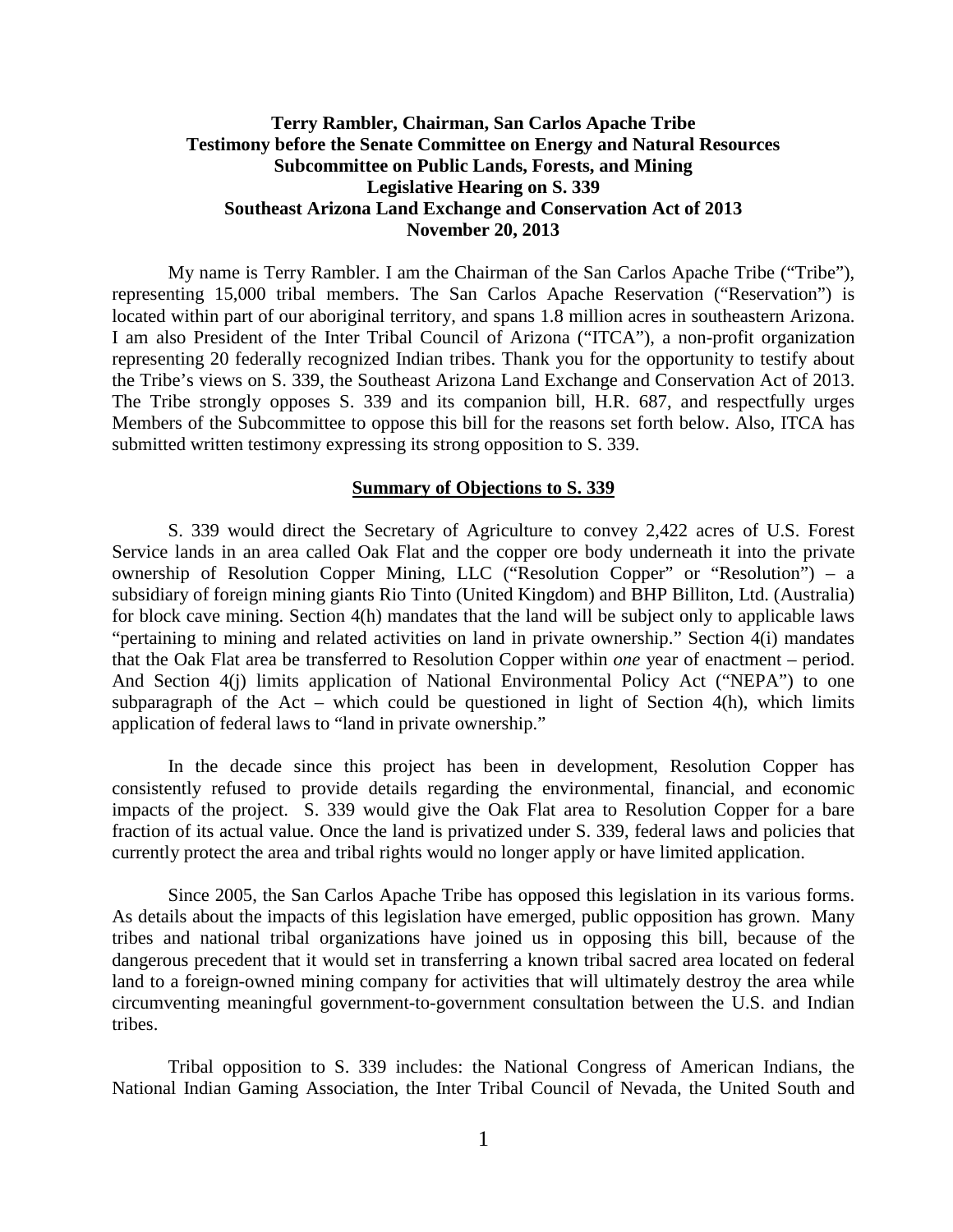Eastern Tribes, the Midwest Alliance of Sovereign Tribes, the Great Plains Tribal Chairman's Association, the Affiliated Tribes of Northwest Indians, the Eight Northern Indian Pueblos Council, the All Indian Pueblo Council, the California Association of Tribal Governments, the Coalition of Large Tribes, and many tribes and other tribal and non-tribal organizations.

Local communities near the Oak Flat area have either expressed opposition to this legislation or have raised serious concerns about it. The Town of Superior, which is the town located closest to the proposed mining project, opposes the bill.<sup>[1](#page-1-0)</sup> The City of Globe, located near the project, tabled its support for the project. Other groups that oppose this bill include: the Concerned Citizens and Retired Miners Coalition in Superior, AZ, the Arizona Mining Reform Coalition, the Arizona Mountaineering Club, the Arizona Native Plant Society, the Arizona Wildlife Federation, Environment Arizona, the Sierra Club, the Audubon Society, the Natural Resources Defense Council, the Access Fund, the Queen Valley Homeowners Association, the Progressive National Baptist Convention, the Friends Committee on National Legislation, the Religion and Human Rights Forum for the Preservation of Native American Sacred Sites and Rights, and many others. Attached to this testimony is a detailed list of tribes, tribal organizations, and other organizations opposing S. 339 / H.R. 687.

Our opposition to S. 339 is based upon the following points, among others:

(1) The bill would desecrate and destroy an area of religious and sacred significance to the Apache and Yavapai people in contravention of federal laws and policies governing meaningful consultation with Indian tribes and protection and preservation of sacred sites;

(2) The bill mandates, in direct violation of NEPA, the transfer of the Oak Flat area to Resolution Copper without *first* informing the public about the adverse impacts on the quality and quantity of the region's precious water supply, the environment, and the potential health and safety risks to the public; and

(3) The bill constitutes a multi-billion dollar giveaway to a foreign-owned mining company that is partnering with the Iran Foreign Investment Company ("IFIC"), which is controlled by the Islamic Republic of Iran, in a uranium mine in Namibia.

In considering S. 339, I respectfully request that you question the merits of this legislation and closely examine whom actually benefits by its passage. This legislation is a special interest give-away of unprecedented proportions to a foreign owned entity with no attachment to our nation. The legislation fails to protect Indians, Arizonans and Americans. Simply put, the American public cannot afford this deal.

### **Status of H.R. 687, Companion Bill to S. 339, in the House**

Last Wednesday, on November  $13<sup>th</sup>$ , the U.S. House of Representatives unexpectedly scheduled H.R. 687 for House floor consideration, and then abruptly pulled the bill as Members were waiting on the floor to cast remaining votes on the bill. This was the same day that San

<span id="page-1-0"></span> $1$  The Town of Superior's resolution dated March 15, 2013, opposing this bill is attached to my testimony.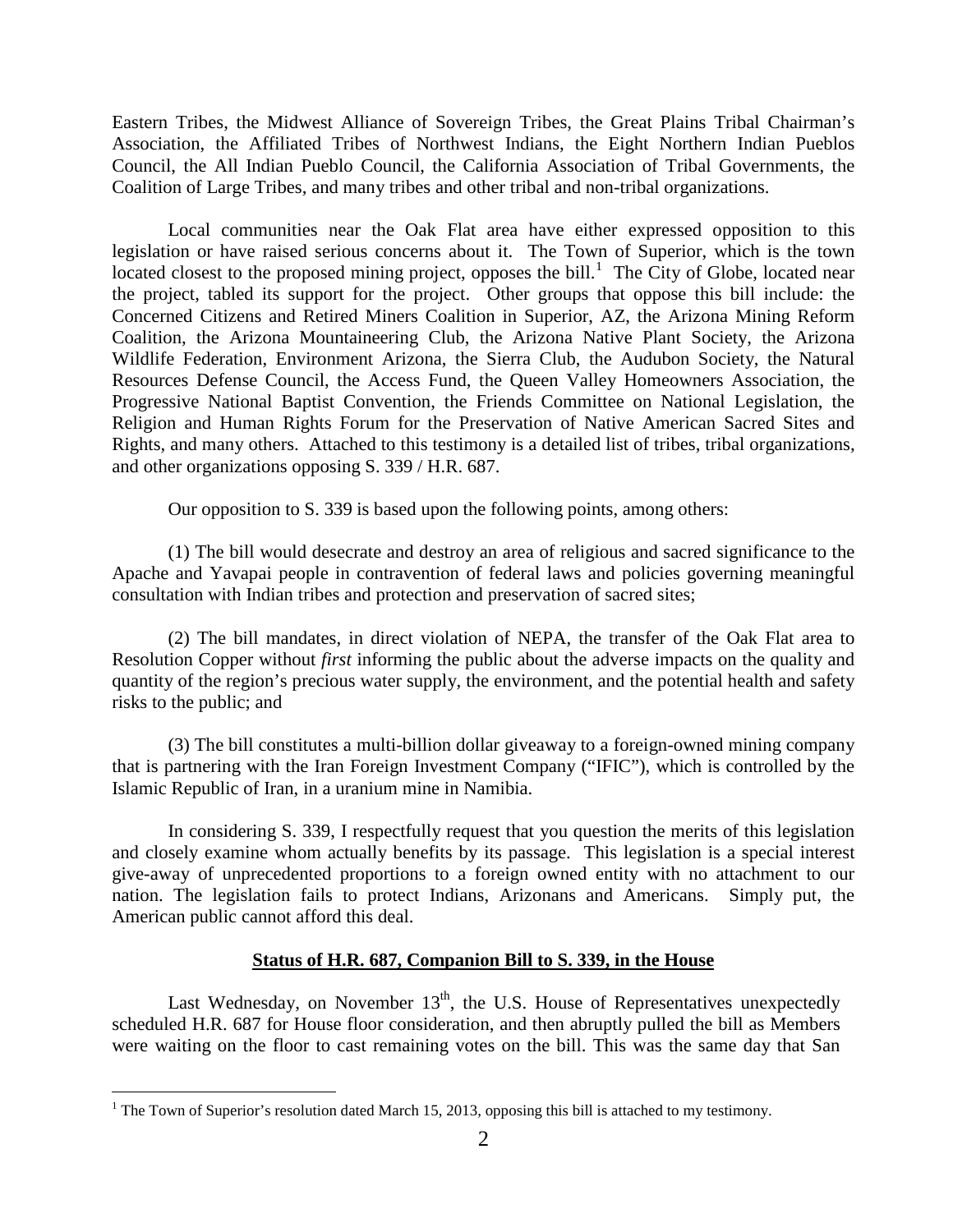Carlos tribal leadership and the leadership of over 550 other tribes from across the United States were in Washington, D.C., to meet with the President to discuss important issues facing Indian country and to honor the government-to-government relationship between the United States and Indian tribes.

This is the second time in two months that House Republican leaders pulled this bill from the House floor schedule. On September 26, 2013, the House completed debate on H.R. 687 and amendments to the bill. However, the House pulled the bill due to concerns that the bill did not have enough votes for passage due to tribal opposition and growing opposition by House Members. Remaining as unfinished business on H.R. 687 are a vote on an amendment by Rep. Ben Ray Luján (D-NM) to protect sacred and cultural areas and a vote on the underlying bill.

The San Carlos Apache Tribe is deeply appreciative of the tremendous efforts of tribes across the country and Members of Congress from both sides of the aisle uniting to oppose this bill. The swift mobilization of Indian country and the outspoken opposition of congressional tribal champions were critical in stopping House advancement of this bill last week. The opposition of tribes against this bill will continue to grow. Indian country is strongly united in opposition to H.R. 687. Many tribal sacred areas are located on federal lands because these lands were once our ancestral homelands. Tribal connections to these lands have not been extinguished despite changes in title.

#### **The Oak Flat Region is a Sacred Site**

The 2,422 acres of lands to be conveyed pursuant to S. 339 are located in the Tonto National Forest and include the 740 acres of the Oak Flat Withdrawal where the Oak Flat Campground is located and the surrounding area (collectively referred to as the "Oak Flat area"). The San Carlos Apache Reservation is bordered to the west by the Tonto National Forest. The Forest is named after the Tonto Band of Apaches who lived in the area along with other Apache bands until the U.S. Calvary forcibly removed them in the 1880's to nearby reservations. The Oak Flat area is located 15 miles from our Reservation. The Forest and the Oak Flat area are part of our and other Western Apaches' aboriginal lands and it has always played an essential role in Apache religion, traditions, and culture. In the late 1800's, the U.S. Army forcibly removed Apaches from our lands, including the Oak Flat area, to the San Carlos Apache Reservation. We were made prisoners of war there until the early 1900's. In fact, U.S. military forces were stationed on the Reservation until 1900, almost 30 years after the conclusion of the Western Apache wars and at Ft. Apache until 1920. Even though we were removed at gunpoint by the United States from the Oak Flat region, we still have a unique and sacred connection to this land.

Oak Flat has played an essential role in the Apache religion, traditions, and culture for centuries. In Apache, our word for the Oak Flat area is *Chich'il Bildagoteel* (a "Flat with Acorn Trees"). Oak Flat is an Apache holy and sacred site and traditional cultural property with deep religious, cultural, archaeological, historical and environmental significance to Apaches, Yavapais and other tribes.

At least eight Apache Clans and two Western Apache Bands have documented history in the area. Apache clans originated from this area and Apaches on the Reservation have ancestors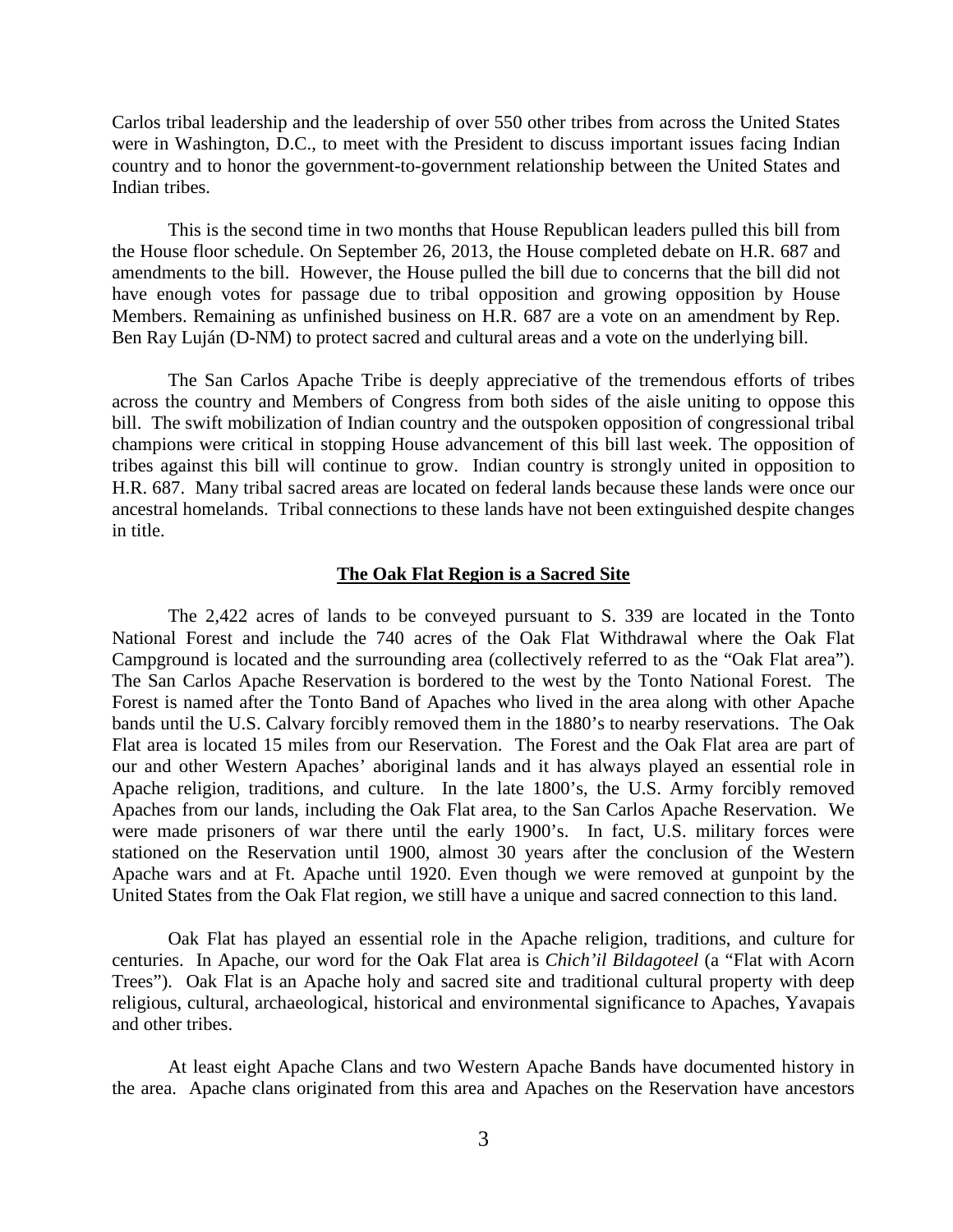who came from the Oak Flat area before being forced to Old San Carlos. Tribal members' ancestors passed their knowledge to their descendants who are alive today. Our people lived, prayed, and died in the Oak Flat area for decades and centuries before this mining project was conceived.

For centuries, Apache religious ceremonies and traditional practices have been held at Oak Flat. Article 11 of the Apache Treaty of 1852 requires the United States to "so legislate and act to secure the permanent prosperity and happiness" of the Apache people. S. 339 would directly abrogate this promise. The Oak Flat area, as well as other nearby locations, is eligible for inclusion in and protection under the National Historic Preservation Act of 1966 and under other laws, executive orders and policies.

Today, the Oak Flat area continues to play a vital role in Apache religion, tradition, and culture. The ceremonies conducted at Oak Flat are part of a centuries-old continuum of ceremony and everyday life. The Oak Flat area is a place filled with power – a place where Apaches today go for prayer, to conduct ceremonies such as Holy Ground and the Sunrise Dance that celebrates a young woman's coming of age, to gather medicines and ceremonial items, and to seek and obtain peace and personal cleansing. The Oak Flat area and everything in it belongs to powerful *Diyin,* or Holy Beings, and is the home of a particular kind of *Gaan*, which are mighty Mountain Spirits and Holy Beings on whom we Apaches depend for our well-being.

Apache traditions and practices mean that we are responsible to respect and to take care of our relatives, which in our culture includes all living things. On my mother's side, I am *Túgain*, (Whitewater Clan). I am related to the eagles and hawks, yellow corn, and a plant called *iya'aiyé* (wild tarragon). On my father's side, I am *Nadots'osn* (Slender Peak Clan) and related to the roadrunner, side-oats grama grass, and black corn. These animals and plants thrive at Oak flat and elsewhere. Our lives are closely intertwined with these living things as the power of the Holy Beings provide the plants, corn and animals to sustain life and for use in our ceremonies and prayers. The Apache way of life is to take care of these relatives and their habitats. The Tonto National Forest's own website states that it works closely with tribes in the area to ensure that we can continue to practice our religious and traditional activities there and to protect tribal archeological, historical, and cultural areas.

Apache Elders tell us that mining on the Oak Flat area will adversely impact the integrity of the area as a holy and religious place. There is no possible mitigation for destroying Apache cultural resources even if Resolution Copper and/or the Forest Service were to have the best of intentions. Again, Oak Flat is home to *Gaan* and Holy People and the type of activities proposed would diminish the power of the place. Without the power of *Gaan*, the Apache people cannot conduct our ceremonies. Our Apache Elders and traditional medicine practitioners tell us that if mining occurs under or near the Oak Flat area, we will become vulnerable to a variety of illnesses and our spiritual existence will be threatened. There are no human actions or steps that could make this place whole again or restore it once lost.

Our Elders teach our youth from the earliest of ages the meaning and significance of our sacred places to the Apache people. I have appended to my testimony an account by Naelyn Pike, a fourteen-year old Apache young woman here with me today, who described her experiences and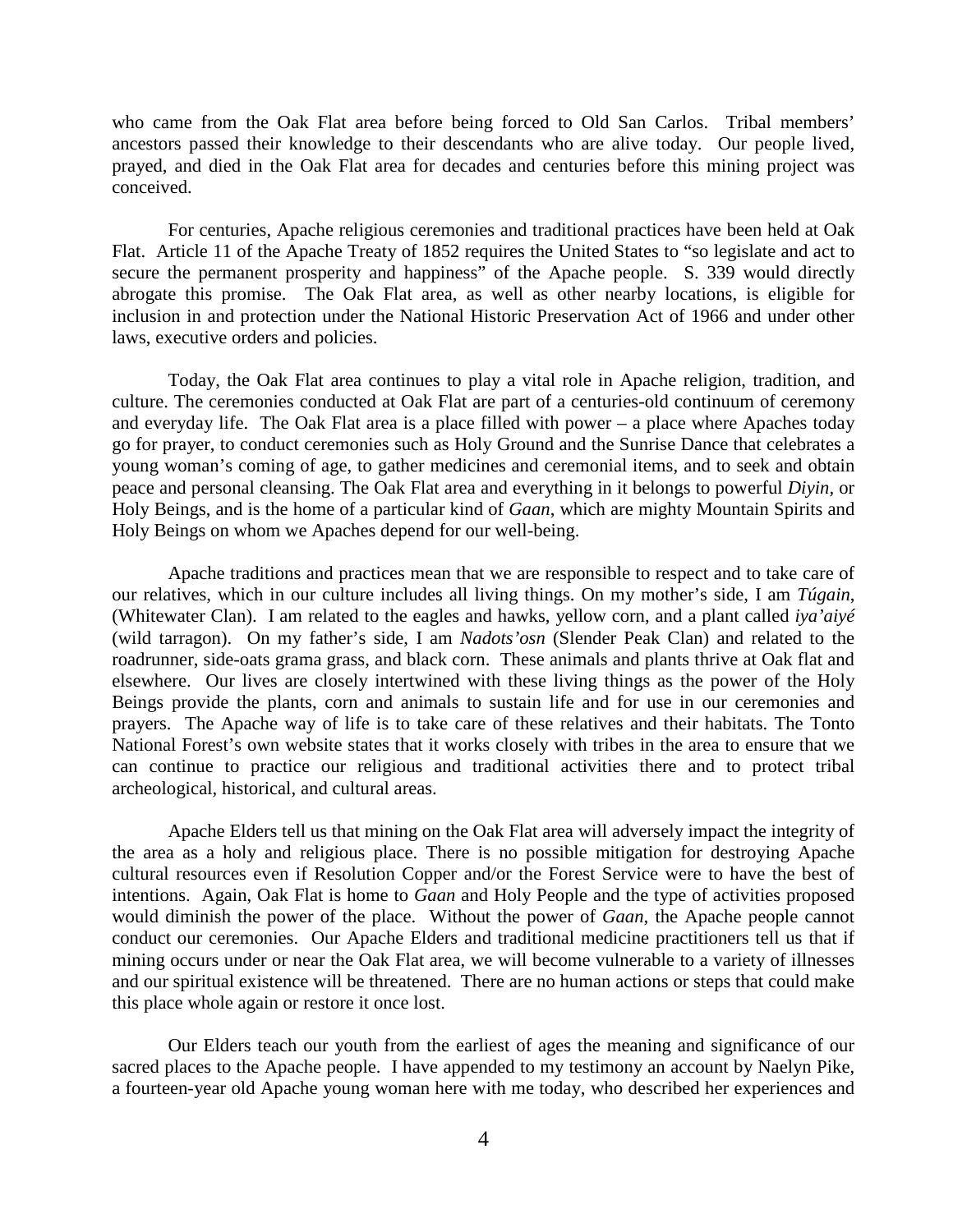the importance of Apache sacred sites to her. It is a moving description of the importance of Apache sacred sites to all of our people, young and old. I hope you read her account.

I have also attached to my testimony a picture from Ms. Pike's Sunrise Ceremony at Mt. Graham as well as two pictures from the Sunrise Ceremony of Ms. Shelby Pina with her Godmother Elaina Nosie and her Godfather Vansler Nosie at Oak Flat. Our Elders, Ms. Pike, Ms. Pina, their relatives, our other youth, and the rest of our community seek reassurance from the Committee that our sacred and cultural areas, including Oak Flat, will not be destroyed. We urge the Committee to protect these areas of tremendous significance to us for the future of our people.

The unique nature of the Oak Flat area has long been recognized and not just by the Apache. The Oak Flat Withdrawal was set aside from appropriation under the mining laws by President Eisenhower and reaffirmed by President Nixon.<sup>[2](#page-4-0)</sup> U.S. Department of Agriculture (USDA) Secretary Tom Vilsack has acknowledged the Oak Flat area as a "special place" that should be protected from harm "for future generations." Protecting the Oak Flat area as a sacred site is consistent with the articles of the United Nations Declaration on the Rights of Indigenous Peoples ("Declaration"), which was adopted by the U.N. General Assembly in September of 2007, and for which President Obama announced U.S. support in December of  $2012<sup>3</sup>$  $2012<sup>3</sup>$  $2012<sup>3</sup>$ . The Obama Administration tied its support of the Declaration to the current federal policies of government-togovernment consultations with Indian tribes and maintaining cultures and traditions of Native Peoples.<sup>[4](#page-4-2)</sup>

The mining project proposed by Resolution Copper will destroy the Oak Flat area. The block cave mining technique will permanently ruin the surface of the area. As explained below, the water required for the project will forever alter the medicinal plants and trees in the area upon which our people rely for healing and prayer. The ore body that Resolution seeks lies 4,500 to 7,000 feet beneath the Oak Flat area. Resolution admits that the ore body is "technologically difficult" to mine, that it may take up to a decade to develop this technology, and that temperatures as high as 17[5](#page-4-3) degrees Fahrenheit will be encountered.<sup>5</sup> It also acknowledges that the land above the ore body, the Oak Flat Campground, will subside and cave in.<sup>[6](#page-4-4)</sup> The mine will destroy the nature of the land, its ecology, and its sacred powers forever.

Some of the bill's proponents claim that the mining would take place below ground and that the sacred and cultural areas at Oak Flat would be undisturbed. This is an absurd argument, considering that Resolution Copper admits there will be significant subsidence and considering the aftermath resulting from other block cave mines. The attachments to my testimony contain a

<span id="page-4-0"></span> <sup>2</sup> Public Land Orders 1229 (1955) and 5132 (1971).

<span id="page-4-1"></span><sup>3</sup> *See* [http://www.ohchr.org/english/issues/indigenous/declaration.htm.](http://www.ohchr.org/english/issues/indigenous/declaration.htm)

<span id="page-4-2"></span><sup>4</sup> Available at [http://www.state.gov/s/tribalconsultation/declaration/index.htm.](http://www.state.gov/s/tribalconsultation/declaration/index.htm)

<span id="page-4-3"></span><sup>5</sup> *See* S. Hrg. 110-572, p. 44 (July 9, 2008)(Hearing before the Subcommittee on Public Lands and Forests of the Committee on Energy and Natural Resources, United States Senate, S. 3157 110th Cong.).

<span id="page-4-4"></span><sup>6</sup> *See* Resolution Copper website available at [http://www.resolutioncopper.com/sdr/2011/environment.](http://www.resolutioncopper.com/sdr/2011/environment)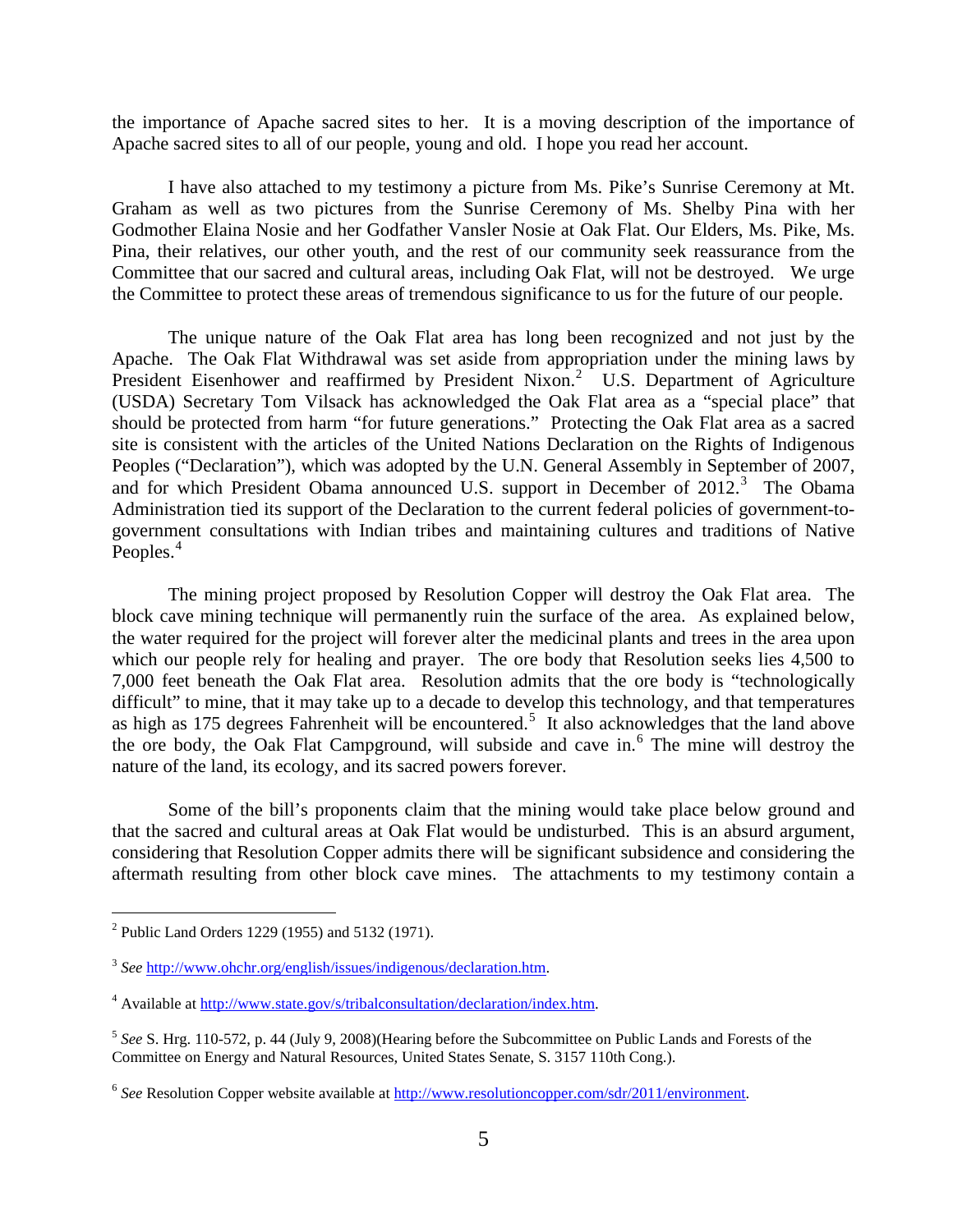photograph of subsidence from a block cave mine that was also used on the House floor during the debate on H.R. 687 on September 26, 2013. This photo shows the destruction that results from block cave mining. Common sense dictates that removing millions of tons of earth directly below a sacred and cultural area will cause the surface to subside and collapse. There is not one guarantee in this bill that collapse of these areas would be prohibited. In addition, nothing in the bill holds Resolution Copper accountable for damages done to this place of worship, to our water supply, or to our environment. For my constituents and many other tribes, this alone is reason enough to oppose S. 339.

## **S. 339 Circumvents Federal Laws and Policies Designed to Protect Native American Religious and Sacred Areas**

Indian tribes, including the San Carlos Apache Tribe, ceded and had taken from us hundreds of millions of acres of tribal homelands to help build this great nation. The United States has acknowledged that, despite the transfer in title of these lands to the U.S., Native people still maintain a connection to their former lands. The United States has an obligation to accommodate access to and ceremonial use of religious and sacred sites by Native Americans as well as a responsibility to protect tribal sacred areas. This solemn obligation is codified in a number of federal laws, regulations, and policies.<sup>[7](#page-5-0)</sup> A core aspect of each of these federal enactments is the requirement that the U.S. must conduct *meaningful* government-to-government consultation with affected Indian tribes *prior* to making a decision that will impact a Native sacred area.

Executive Order 13175 on tribal consultation requires federal agencies to conduct consultations with tribes when *proposed legislation* has substantial direct effects on one or more Indian tribes.<sup>[8](#page-5-1)</sup> USDA Secretary Vilsack acknowledged "it is important that [the Southeast Arizona] Land Exchange] engage in a process of formal tribal consultation to ensure both tribal participation and the protection of this site."<sup>[9](#page-5-2)</sup> President Obama stated in his 2009 Memorandum affirming and requiring agency implementation of E.O. 13175, that "[h]istory has shown that failure to include the voices of tribal officials in formulating policy affecting their tribal communities has all too often led to undesirable and, at times, devastating and tragic results."[10](#page-5-3) I can attest with unequivocal certainty that the San Carlos Apache Tribe has never been consulted on this bill or any of its past iterations. No federal agency has ever reached out to the Tribe to consult on this land exchange despite the Tribe's requests to do so.

<span id="page-5-0"></span><sup>&</sup>lt;sup>7</sup> See the Native American Graves Protection and Repatriation Act, 25 U.S.C. 3001 et seq.; the American Indian Religious Freedom Act, 42 U.S.C. 1996; the National Historic Preservation Act, 16 U.S.C. 470 et seq.; the Religious Freedom Restoration Act, 42 U.S.C. 2000bb et seq.; Executive Order 13175: Consultation with Indian Tribal Governments (Nov. 6, 2000); and Executive Order 13007: Indian Sacred Sites (May 24, 1996).

<span id="page-5-1"></span><sup>8</sup> 59 Fed. Reg. 22951 (April 29, 1994).

<span id="page-5-2"></span><sup>&</sup>lt;sup>9</sup> See Letter from USDA Secretary Vilsack to Chairman of the Senate Energy and Natural Resources Committee, Subcommittee on Public Lands and Forests (July 13, 2009).

<span id="page-5-3"></span><sup>&</sup>lt;sup>10</sup> 74 Fed. Reg. 57881 (Nov. 5, 2009).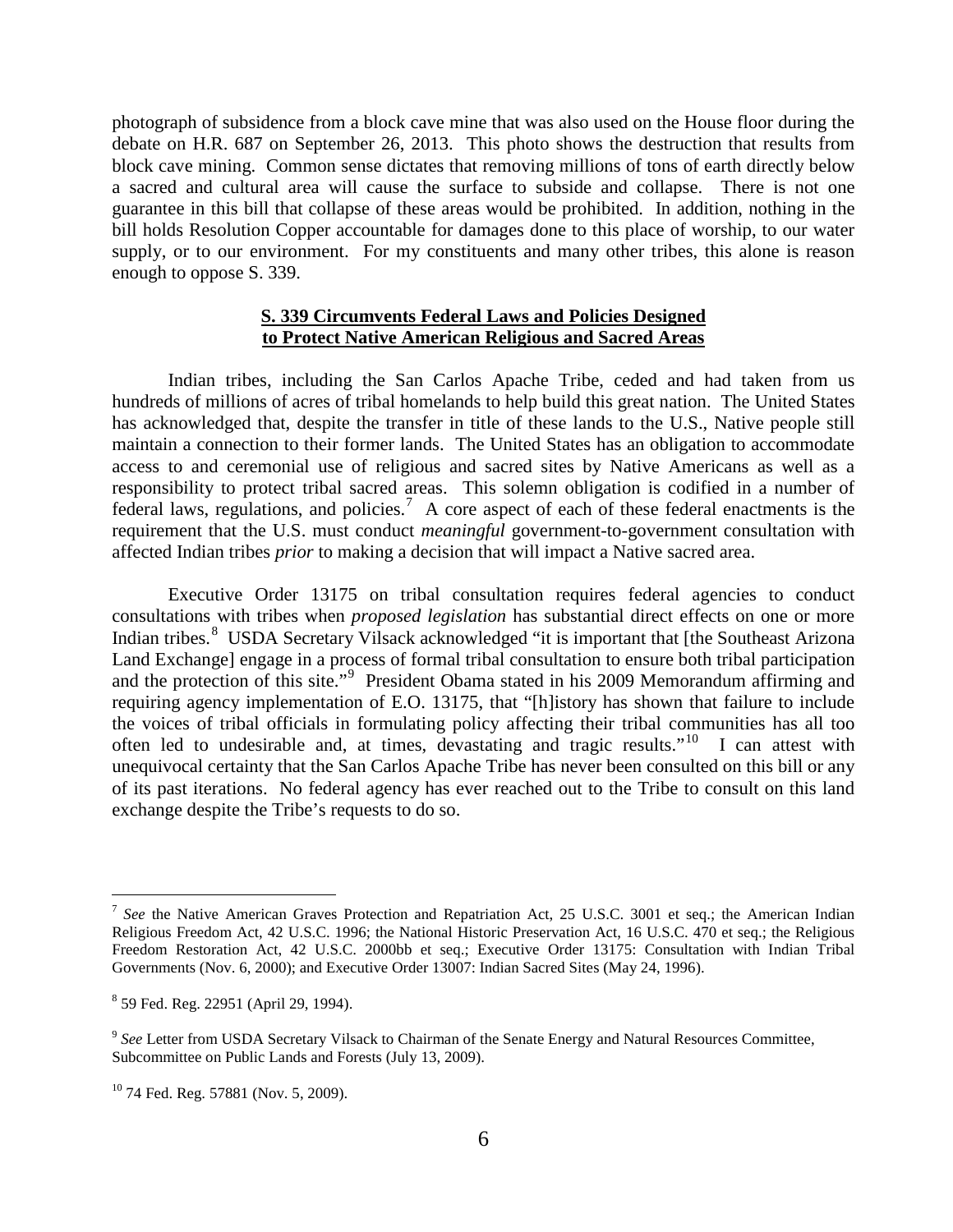To strengthen federal polices pertaining to Indian tribes, the Obama Administration recently acted to improve protections of Native religions and sacred areas. In December of 2012, the USDA released a report titled, "USDA and Forest Service: Sacred Sites Policy Review and Recommendations," which provides a framework for how and why the United States, and specifically USDA and the Forest Service, is legally obligated to protect and preserve sacred areas located on federal lands. The Report acknowledges, "Like almost all public and private lands in the United States, all or part of every national forest is carved out of the ancestral lands of American Indian and Alaska Native people." It affirms and lists the Administration's federal legal obligations to protect and provide access to Indian sacred sites and to consult with tribes on *any federal actions* that will impact sacred sites.

On December 5, 2012, five federal agencies, including USDA, the Departments of the Interior, Defense, Energy, and the Advisory Council on Historic Preservation entered into a MOU to develop guidance for the management and treatment of Native sacred areas, to develop a public outreach plan to acknowledge the importance of maintaining the integrity of Native sacred areas and to protect and preserve such sites, and to establish practices to foster the collaborative stewardship of sacred sites, among other goals. On March 5, 2013, these federal agencies adopted an action plan to implement the MOU, which entails working to "improve the protection of and tribal access to Indian sacred sites, in accordance with Executive Order 13007 [on Indian Sacred Sites] and the MOU, through enhanced and improved interdepartmental coordination and collaboration and through consultation with Indian tribes."

Section 4(c) of S. 339 provides for tribal consultation within thirty days of enactment of the Act "in accordance with applicable laws," **BUT** the bill in Section 4(i) overrides Section 4(c) by mandating that the USDA Secretary transfer the Oak Flat area to Resolution Copper within 1 year of enactment of the Act to become private land where it would no longer be subject to federal laws.<sup>11</sup> As such, tribal consultations would be a mere formality with no meaningful effect. Without the government-to-government consultations *prior to enactment* as required by federal law and policy, S. 339 makes an end run around the legal and policy obligations to consult with tribes by transferring the Oak Flat area to Resolution Copper into private ownership. Again, once the lands are in private hands, the obligations to protect the Tribe's religious and sacred areas and accommodate tribal access will have no force of law.

Proponents and sponsors of this bill claim that the Tribe has been consulted regarding Resolution Copper's mine. Such a claim is misleading and disingenuous. Tonto National Forest has consulted with the Tribe in a piecemeal and compartmentalized manner regarding only limited pre-feasibility drilling tests conducted by Resolution Copper on lands outside of the Oak Flat area. The Tribe has never been consulted about the land subject to this exchange. The Tribe has never been consulted about the overall mining operation or its potential impacts. Indeed, Resolution only delivered its mining plan of operation for initial review to the Tonto National Forest last Friday, November 15, 2013.

<span id="page-6-0"></span><sup>&</sup>lt;sup>11</sup> Section 4(i) of the bill states, "the land exchange directed by this Act *shall be* consummated not later than one year after the date of enactment of this Act." (Emphasis added).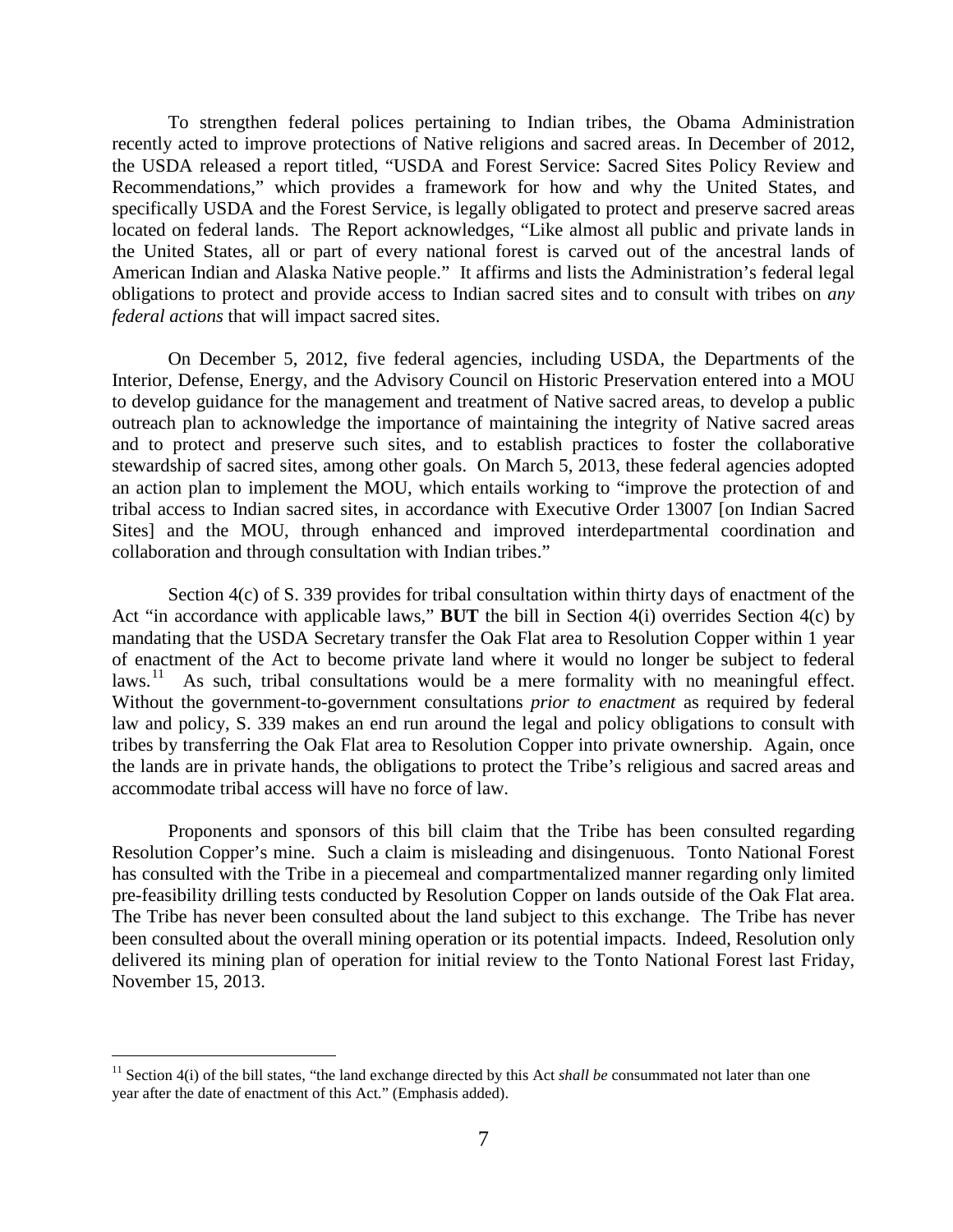Further, despite federal mandates to consult with tribes on sacred areas and to protect and provide access to these areas as well as to protect and give back holy items taken from tribes, there are some who choose to dismiss Native American religious views. For example, the Smithsonian still refuses to repatriate Apache holy objects despite overwhelming evidence and support from tribes and academics.

In the context of S. 339, similar discriminatory views are being undertaken that ignore centuries of Apache practices, traditions, and customs. Proponents of the bill seek to subordinate our religious and cultural views so that this project can move forward. Would they have this same position if an ore body were to be located beneath their church, cathedral, the Vatican, Arlington National Cemetery, or Mt. Sinai and a company wanted to bulldoze or destroy it? Likely not.

Only when the mining plan of operations is made public (which it has not been to date) will the Tribe and the public have an opportunity to learn the most basic aspects of the proposed mining project. I can assure you Resolution will have painted the rosiest picture possible. Rigorous analysis and vetting of Resolution's plan of operations will reveal flaws that we already know exist and which I discuss in more detail below.

## **S. 339 Authorizes the Project to Move Forward without Informing the Public of the Adverse Impacts to the Region's Water, Environment, and Health and Human Safety**

### *The Bill Circumvents NEPA and Public Interest Requirements*

S. 339 undermines the National Environmental Policy Act (NEPA). NEPA requires an analysis of potential impacts, including providing public notice and an opportunity to comment *before* federal actions are taken. It is ironic that in the ten years that this or similar bills have been before Congress, the NEPA process for this land exchange could have been completed three to five times over depending on which agency estimates you use.

The bill fails to require an environmental review, including consideration of mitigation measures, or a public interest determination, before the land exchange is completed. The bill mandates that USDA convey the lands to Resolution Copper within one year of enactment. Once the lands are transferred to Resolution Copper, NEPA review will not have any real impact because the land would already be in private ownership. Because the bill is a mandatory transfer, the Secretary of Agriculture has no discretionary authority to determine under the Federal Land Policy Management Act (FLPMA) or other laws whether the exchange is a bad deal for the American taxpayer, the local residents, and the local economy, which would be the case if an administrative transfer were required.

Resolution Copper's lack of transparency regarding the land exchange manifests itself in other important aspects. In May 2007, the Forest Service published its "Technical Guide to Managing Groundwater Resources." The Technical Guide examined the Forest Service's compliance with FLPMA and NEPA.<sup>[12](#page-7-0)</sup> The Guide references the Service's experience with the Carlota Mine also located in the Tonto National Forest.

<span id="page-7-0"></span><sup>&</sup>lt;sup>12</sup> See Technical Guide to Managing Groundwater Resources, U.S. Forest Service, FS-88, pp. 20-22 (May 2007).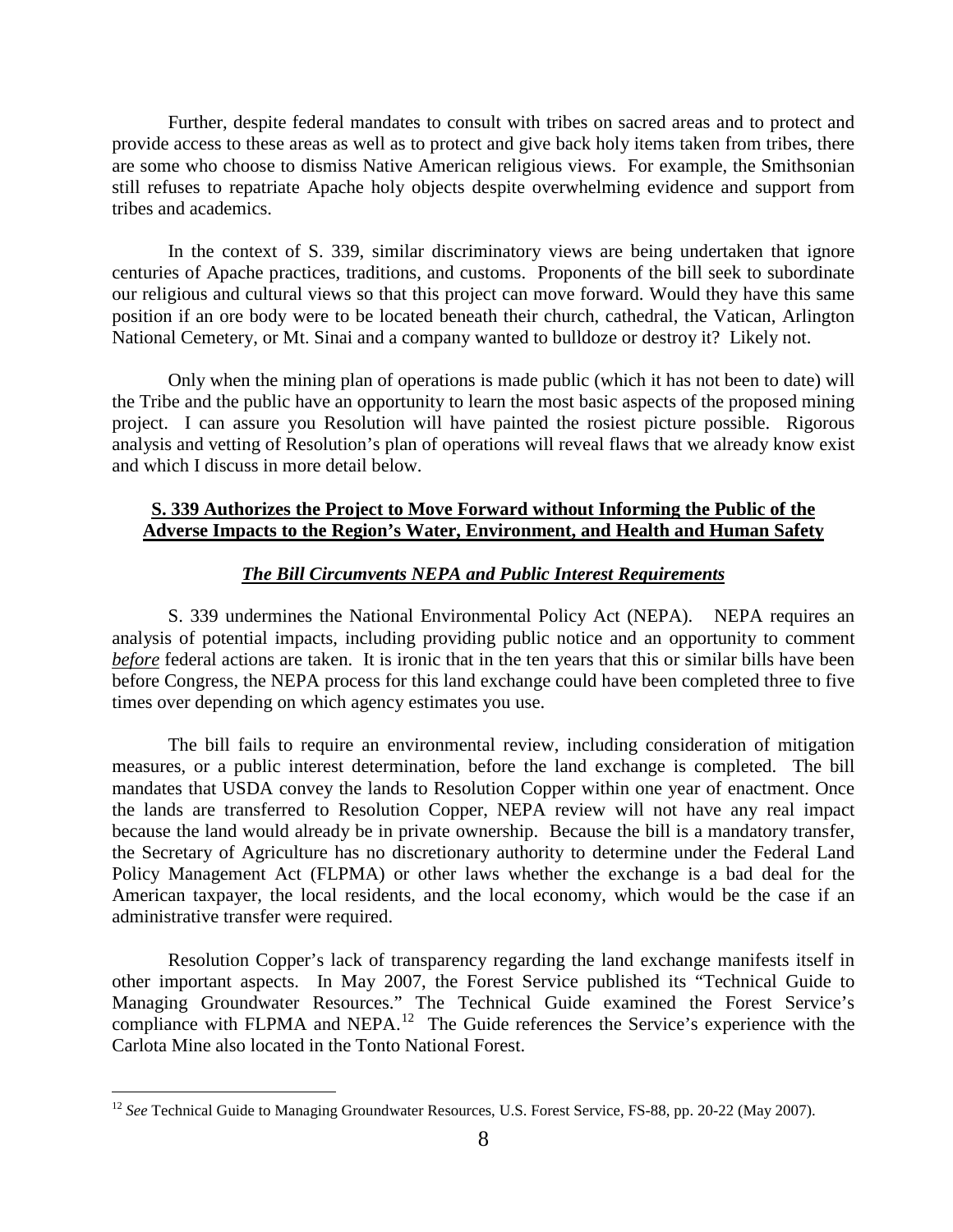In the Carlota project, it was determined through the evaluative procedures of FLPMA and NEPA that Carlota Mine's groundwater pumping would impact the Tonto Forest's surface waters and the Service's appropriated water rights. The Carlota Mine was required to mitigate the impacts of its groundwater demands for the mining operation before the mine was permitted.

The Carlota project illustrates the necessity of NEPA review *before* this land exchange is completed. The surface waters and aquifers that were affected by the Carlota Mine are the same surface waters and aquifers that will be impacted by Resolution Copper's mine. Why enact a land exchange if a NEPA review would require mitigation efforts for Resolution's ground water demands? Because under S. 339, Resolution Copper will be able to evade this type of analysis and can ignore mitigation conditions as they would own the land privately and federal laws would no longer apply.

Resolution Copper has no intention of sharing any relevant information with the public prior to taking the lands in private ownership. Resolution's former Vice President Jon Cherry told the Senate Environment and Natural Resources Committee in February of 2012 that Resolution Copper "will be in a position to file our Mine Plan of Operations (MPO) which will begin the NEPA EIS process over the entire project area including the area of the subject exchange" by the "second quarter of 2012."[13](#page-8-0) As we now know, this statement was incorrect. Resolution's behavior begs the question whether the late filing of an MPO was for the purpose of influencing this bill.

Section  $4(j)(1)$  of S. 339 requires only that Resolution Copper submit a MPO to the Secretary prior to commencing production in commercial quantities. There are no requirements to guarantee that the MPO will contain a complete description of mining activities or the measures Resolution Copper will take to protect environmental and cultural resources, as normally required by law. Indeed, this Section of the bill **excepts** from an MPO all "exploration and . . . development shafts, adits and tunnels needed to determine feasibility . . . of commercial production."

Regarding actual environmental review, Section  $4(j)(2)$  of the bill requires only that the Secretary, within 3 years of receiving Resolution Copper's MPO, prepare an environmental review that must be conducted under the framework of 42 U.S.C. 4322(2) of NEPA. Again, this review will be conducted long *after* the lands are exchanged and in private ownership.

Section 4(h) of the bill makes clear that federal laws will not limit Resolution Copper's mining activities on the land after the mandated exchange. It provides that the lands conveyed "shall be available to Resolution Copper for mining and related activities subject to and in accordance with applicable Federal, State, and local laws pertaining to mining and related activities on land in private ownership." As a result, the Secretary will have no discretion to exercise meaningful authority over the MPO or mining activities on private land after the exchange absent a federal nexus. There is no requirement in the bill for the Secretary to examine the direct, indirect and cumulative impacts of exploratory activities, pre-feasibility, feasibility operations, or mine facility construction that will be conducted after the exchange.

<span id="page-8-0"></span> <sup>13</sup> *See* S. Hrg. 112–486, pp. 28, 29 (Feb. 9, 2012) (Hearing Before the Committee on Energy and Natural Resources, United States Senate, 112th Congress).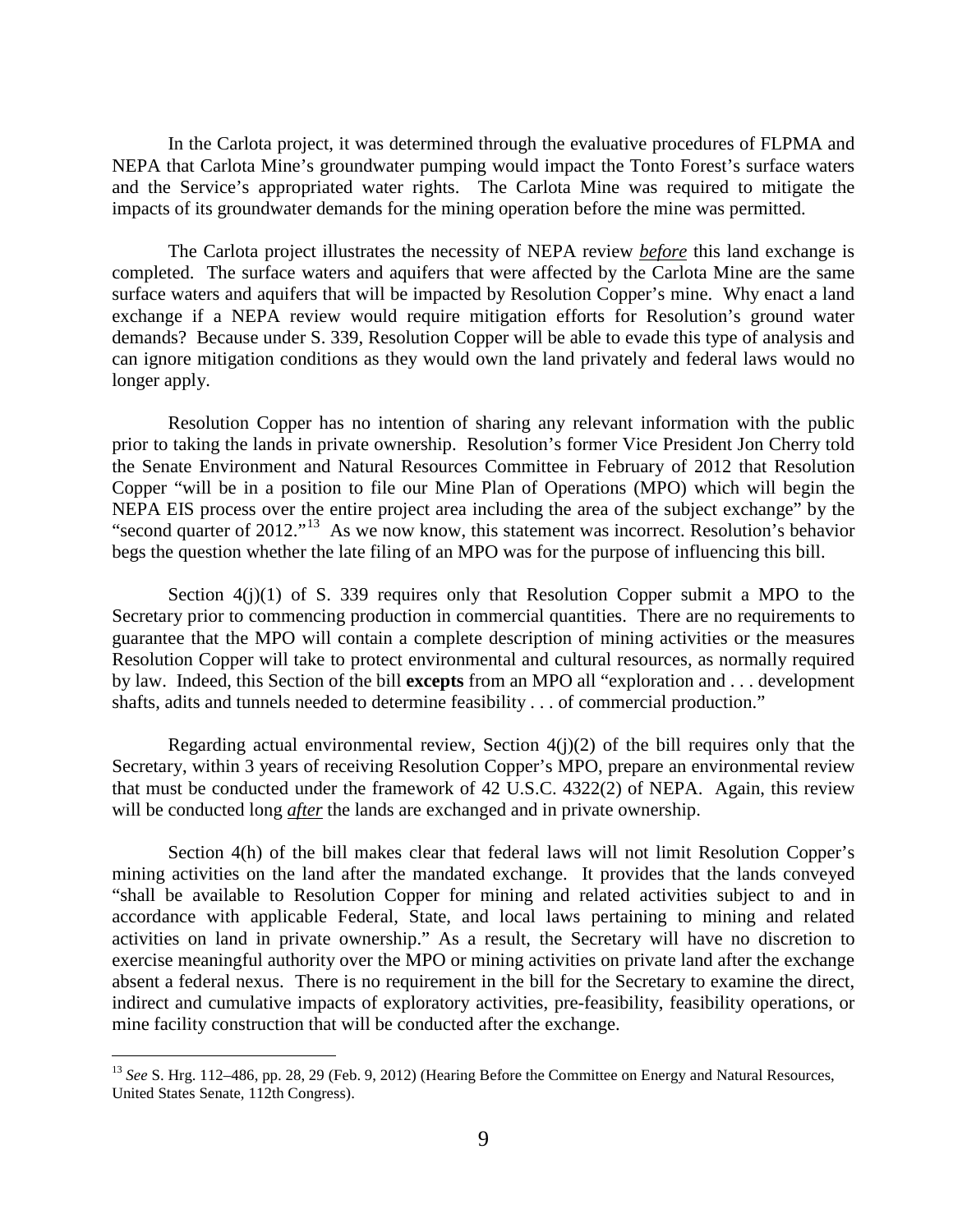Further, upon enactment of S. 339, Resolution Copper will almost immediately begin activities that will harm our sacred area and the region's water supply, again without any public disclosures of information. Section 4(f) mandates that the Secretary "shall" provide Resolution with a special use permit within 30 days of enactment to engage in mineral exploration activities at Oak Flat Withdrawal and, within 90 days, the Secretary is required to allow mineral exploration. The integrity of Oak Flat could be substantially harmed by exploratory activities *before* the limited environmental review requirements in Sec.  $4(j)(2)$  are triggered. The limited environmental review of the MPO will have little or no benefit.

Under S. 339, the Secretary lacks any authority to propose alternatives to interim activities that might be necessary to protect water resources, landscape, plants, ecosystems or the integrity of Oak Flat as a traditional cultural property and sacred site. The immediate exploration of Oak Flat contemplated by Section 4(f) constitutes an "irretrievable commitment of resources" in contravention of NEPA.

Joel Holtrop, former Deputy Chief of the National Forest Service, stated that an MPO containing subsurface information is "essential in order to assess environmental impacts, including hydrological conditions, subsidence, and other related issues."<sup>[14](#page-9-0)</sup> Similar concerns were expressed by Forest Service Associate Chief Mary Wagner who noted that the Service could not support the bill given that it "limited the discretion" of the Service to develop a reasonable range of alternatives and lacked the opportunity for public comment on the proposal.<sup>[15](#page-9-1)</sup> Likewise, USDA Secretary Vilsack stated:

The purpose of a requirement that the agency prepare the EIS after the exchange, when the land is in private ownership, is unclear because *the bill provides the agency with no discretion to exercise after completing the EIS.* If the objective of the environmental analysis is to ascertain the impacts of the potential commercial mineral production on the parcel to be exchanged, then the analysis should be prepared before an exchange, not afterwards, and only if the agency retains the discretion to apply what it learns in the EIS to its decision about the exchange. *It seems completion of the exchange prior to the EIS would negate the utility of the EIS.[16](#page-9-2)*

Further, S. 339 strips the Secretary of authority to address the many concerns presented by the mining operation proposed for Oak Flat. The bill does not allow for a supplemental EIS document if additional review is needed to examine the direct, indirect and cumulative impacts of mining activities by Resolution. Section  $4(j)(2)$  makes clear that the Secretary may only use the

<span id="page-9-0"></span><sup>&</sup>lt;sup>14</sup> See S. HRG. 111–65 (June 17, 2009) p. 41, Hearing before the Subcommittee on Public Lands and Forests of the Committee on Energy and Natural Resources, United States Senate (S. 409 111th Cong.).

<span id="page-9-1"></span><sup>&</sup>lt;sup>15</sup> See S. HRG. 112–486 (June 14, 2011) p. 16, Hearing before the Committee on Energy and Natural Resources, United States Senate (H.R. 1904 & S. 409 112th Cong.).

<span id="page-9-2"></span><sup>&</sup>lt;sup>16</sup> See Letter from USDA Secretary Vilsack to Chairman of the Senate Energy and Natural Resources Committee, Subcommittee on Public Lands and Forests (July 13, 2009)(emphasis added).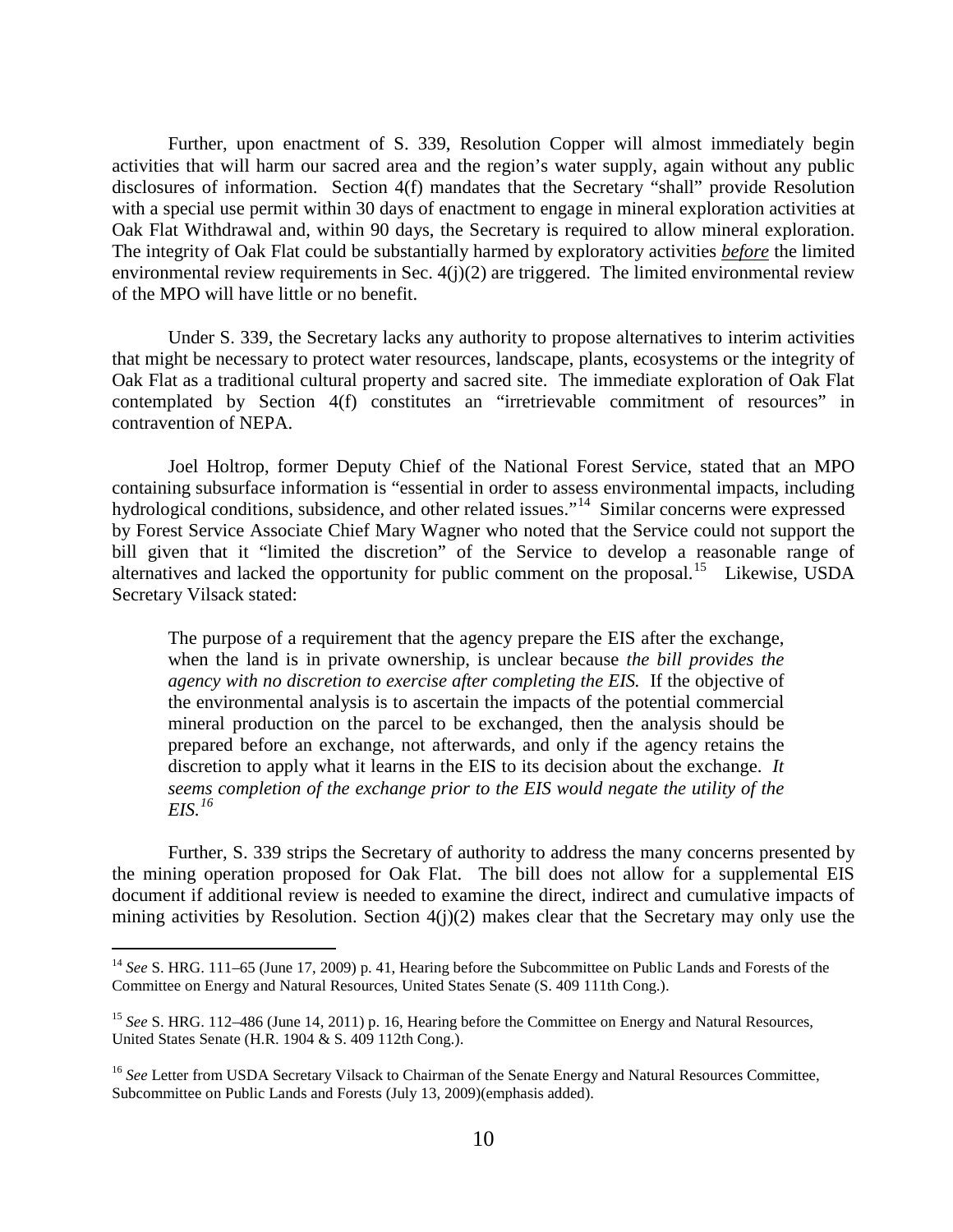*single environmental review document* prepared within 3 years of the submission of a MPO as the basis for *all* "decisions under applicable Federal laws, rules and regulations regarding any Federal actions or authorizations related to the proposed mine or plan of operations." (Emphasis added).

### *Southeast Arizona's Water Supply Cannot Sustain this Project*

Resolution Copper has also not been transparent with the public or its neighbors in the Oak Flat area regarding the water needed for this project. In 2009, Resolution explained that it was purchasing water and reclaiming contaminated waters in order "to build the needed water supplies for mining activities that are a full decade or more away." Resolution claimed to be "managing water by taking into account the needs of both current and future users of this precious resource."<sup>[17](#page-10-0)</sup> Resolution claimed that it had purchased and "banked" over 120,000 acre feet of Central Arizona Project ("CAP") water from 2006 through 2008 with Irrigation Districts near Phoenix, enough to operate the mine for six years at a projected use of 20,000 acre feet per year.[18](#page-10-1) Resolution further reported in 2008 that it "installed several hydrology wells to assist in developing models that will determine if mining may affect the regional aquifers, and  $\dots$  what mitigation options are viable."<sup>[19](#page-10-2)</sup> Nevertheless, in an exceptional moment of candor, the East Valley Tribune reported former Resolution Copper President David Salisbury as admitting that groundwater will be needed for operation of the new mine. $^{20}$ 

Arizona and the west have been in the throes of a decade long drought. Recently, the Bureau of Reclamation announced that water releases into Lake Mead will be reduced by nine percent (9%) in 2014 and 2015.<sup>21</sup> If shortages persist, it will result in the Secretary of the Interior declaring a Lower Basin shortage of Colorado River water in 2016. CAP water deliveries would be reduced by 320,000 acre-feet, approximately 20% of the CAP water supply in recent years.

S. 339 does not require Resolution Copper to perform or disclose its studies of the impacts on the regional water supply and hydrology prior to the land exchange. Repeated requests for an independent agency, such as the U.S. Geological Survey ("USGS"), to conduct studies have been ignored or opposed. Resolution's admitted demands for groundwater must be examined before any exchange in order to determine whether the public interest is served by the exchange.

Resolution Copper's failure to disclose critical information about the impacts on the region's water has united a diverse group that opposes S. 339. Our neighbors to the west in Queen Valley have already felt Resolution's insatiable thirst for water. Since 2008, Resolution has been

<span id="page-10-0"></span><sup>&</sup>lt;sup>17</sup> Previously on Resolution Copper webpage, now missing file: <http://www.resolutioncopper.com/res/environment/ddnav.css>

<span id="page-10-1"></span> $18$  *Id.* 

<span id="page-10-2"></span><sup>&</sup>lt;sup>19</sup> See Resolution Copper webpage.

<span id="page-10-3"></span><sup>20</sup> *See* East Valley Tribune, "Pinal farms will get reused water from mine", March 14, 2009.

<span id="page-10-4"></span><sup>&</sup>lt;sup>21</sup> Central Arizona Project, Arizona Department of Water Resources, Joint Press Release, "Colorado River Shortage Will Have No Direct Impact On CAP City Water Supplies", August 16, 2013.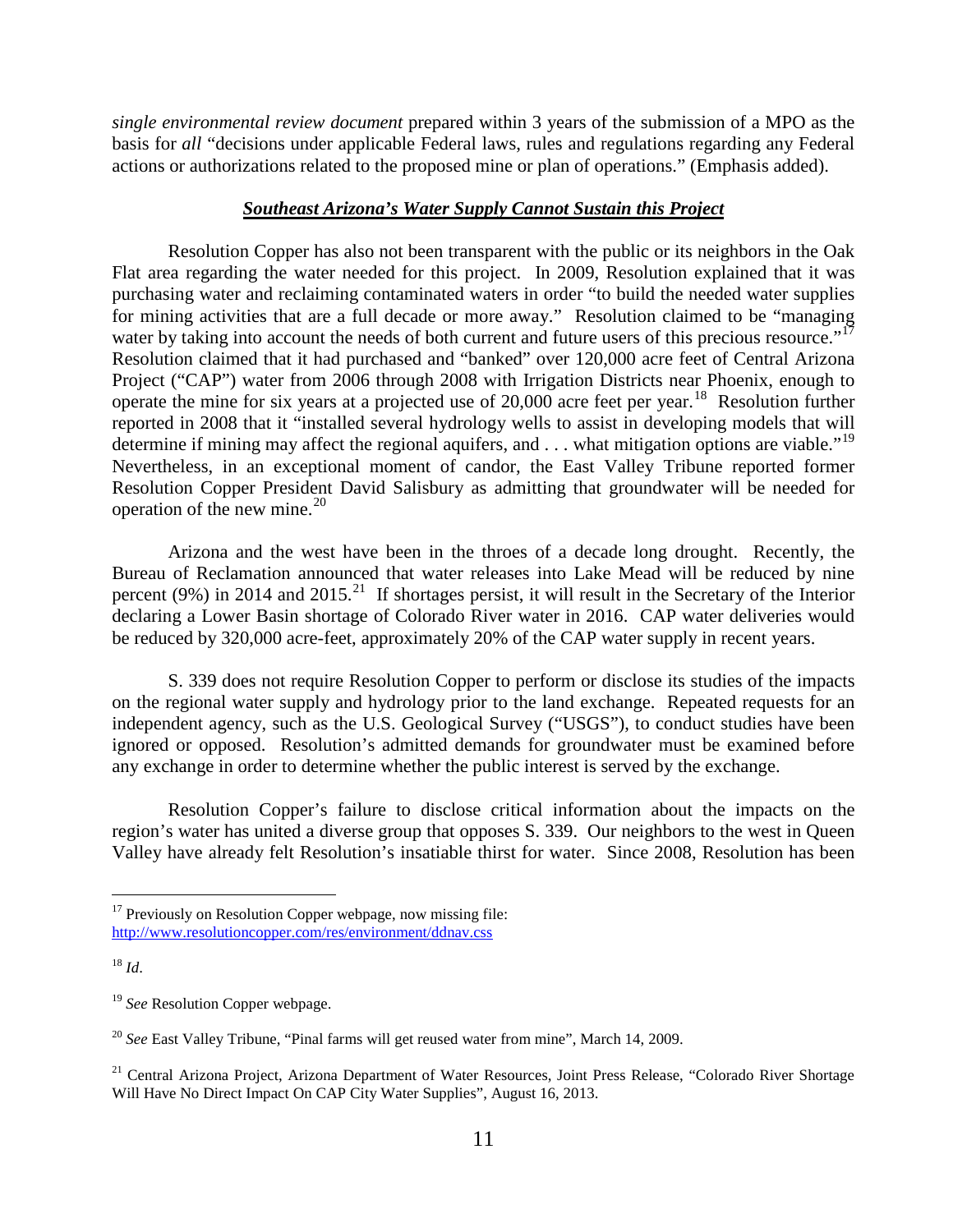pumping groundwater to dewater parts of the decommissioned Magma Mine. Water levels in the Magma shaft have declined nearly 2,000 feet and water levels in the surrounding aquifer will inevitably decline as well. The Queen Valley Homeowners Association reported that since Resolution began pumping 900,000 gallons of water a day, the community's water supply fell to a historic low requiring water rationing for the community golf course. The Association passed a resolution opposing the mine that would be authorized by S. 339.

According to USGS records, since 2008, the average stream flow in Queen Creek (downstream from the mine site) has been less than half the average stream flow for 2001-2007 before Resolution began dewatering at Magma Mine. Resolution's dewatering efforts (approximately 920 acre feet per year) remove far less water than will be needed for the mine sought through S. 339, which will require at least 20,000 acre feet per year. The simple act of dewatering the proposed mine's underground works will have negative effects on regional water supplies. If Resolution depends on even more groundwater for its mining operations, the negative impacts will simply grow.

In 2009, former Senate ENR Chairman Bingaman questioned the Forest Service about the impacts of the mine on the local water supplies and quality. Former Deputy Chief Holtrop responded:

At this time the U.S. Forest Service does not have an understanding of the impacts of the proposed mine will have on local or regional water supplies, water quality, or possible dewatering of the area. No studies or assessments of the water supplies have been conducted. That is information which could be obtained by the Forest Service with NEPA analysis *before* the exchange. A NEPA analysis after the exchange would not allow the Forest Service to recommend alternatives since the exchanged parcel would already be in private ownership. Data and analyses in the possession of Resolution Copper Mining would be of assistance to the Forest Service in evaluating the impacts of the proposed mine on local and regional water supplies and quality.<sup>[22](#page-11-0)</sup>

In order to better inform the public of the potential impacts, L. Everett  $\&$  Associates (LEA), an internationally recognized environmental consulting firm made up of hydrogeologists, engineers, and geologists, conducted a review recently of potential environmental impacts to the region that would be caused by S. 339. The following excerpts from the review clearly rebuff Resolution Copper's water claims:

[I]t is highly speculative that CAP water will be a reliable source for Resolution over the decades-long lifetime of the mine. In fact, Resolution correctly admitted that 'excess CAP water will not always be available for purchase and other sources will be needed.' It seems apparent that Resolution will need to rely on

 $\overline{a}$ 

<span id="page-11-0"></span><sup>22</sup> *See* S. Hrg. 111–65, p. 42 (June 17, 2009)(Hearing before the Subcommittee on Public Lands and Forests of the Committee on Energy and Natural Resources, United States Senate, S. 409 111th Cong.)(emphasis in original).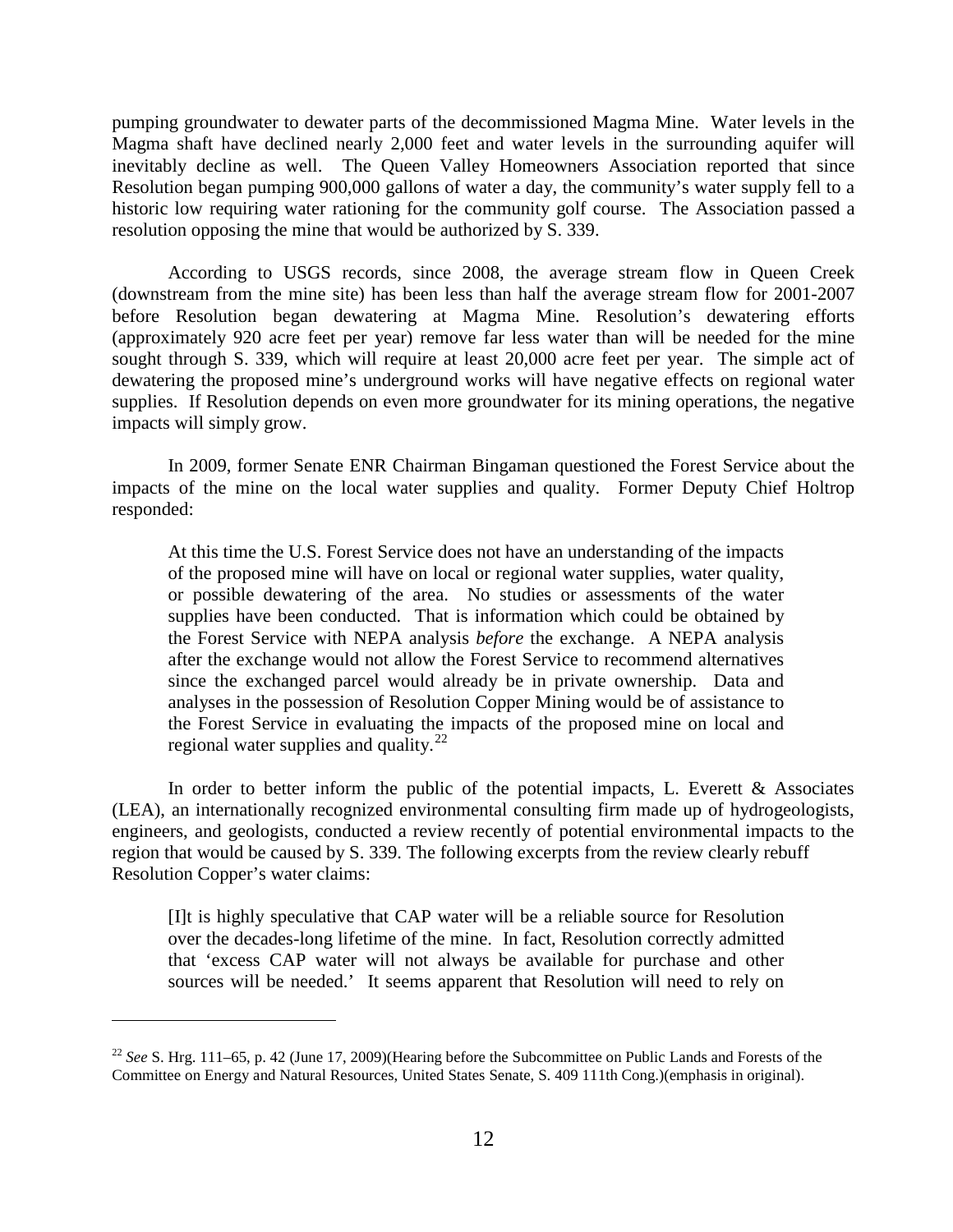local groundwater resources to provide a significant percentage of Resolution's water supply if it is to be a viable project.

It is virtually impossible for Resolution to meet even a fraction of its water needs from local groundwater in a sustainable manner: the amount of water needed is just too vast for the natural processes that recharge the aquifer in this arid region of Arizona to replenish the needed withdrawals.

Because groundwater and surface water systems are intimately interrelated, *pumping too much groundwater will have a negative impact on nearby surface water resources because lowering the water table can starve the local streams of recharge from the aquifer*. This is a serious issue that is very difficult if not impossible to mitigate. For example, the nearby Carlota Mine uses much less water than the proposed Resolution Mine (approximately 1,000 acre feet per year). In a 25-day pump test at the Carlota Mine, stream flow in Haunted Canyon (2,300 feet from the nearest well) declined from 45 gallons per minute to 5 gallons per minute, thus threatening the sensitive riparian habitat. <sup>23</sup> (Emphasis added).

Following its assessment of the dewatering process that will be required to operate Resolution's mine, LEA added, "Given the depth of the ore body and the need to dewater the mine workings that are deep below the water table, Resolution will have to aggressively pump groundwater from the aquifer. The effect of this pumping will be felt far beyond the boundaries of the mine."

Throughout the mining process, water will migrate to the vacant ore body and mining tunnels. For example, Resolution estimates that inflows to the existing workings at Magma Mine are 300 million gallons per year. If mining production on this new project is authorized, the mine dewatering will deplete many billions of gallons of water from surface waters and groundwater throughout the region, resulting in the loss of important seeps, springs, and streams and depleting the perennial pools in *Gaan* (Devil's) Canyon and streamflows in Queen Creek and other surface waters.

The alteration of subsurface and surface geological structures because of block caving and the admitted collapse of the land surface will completely alter the natural state of the aquifers and surface drainage of the watersheds forever. Resolution's consumption of water is simply not sustainable. Yet, Resolution has refused to publish the potential impacts on the water supplies of the region despite the fact that this legislation has been introduced in the Congress over the past eight years. Instead, Resolution has simply claimed that it is urgent for Congress to pass this land exchange for jobs. But the real question is whether the benefit of jobs, which we believe Resolution Copper has grossly overstated, will outweigh the loss of the region's water supply and the associated environmental costs.

<span id="page-12-0"></span><sup>&</sup>lt;sup>23</sup> Letter from LEA Principal Geologist, James T. Wells, PhD, PG, to San Carlos Apache Tribe, Chairman Terry Rambler (March 18, 2013)(Attached to this testimony)(hereinafter "LEA Analysis").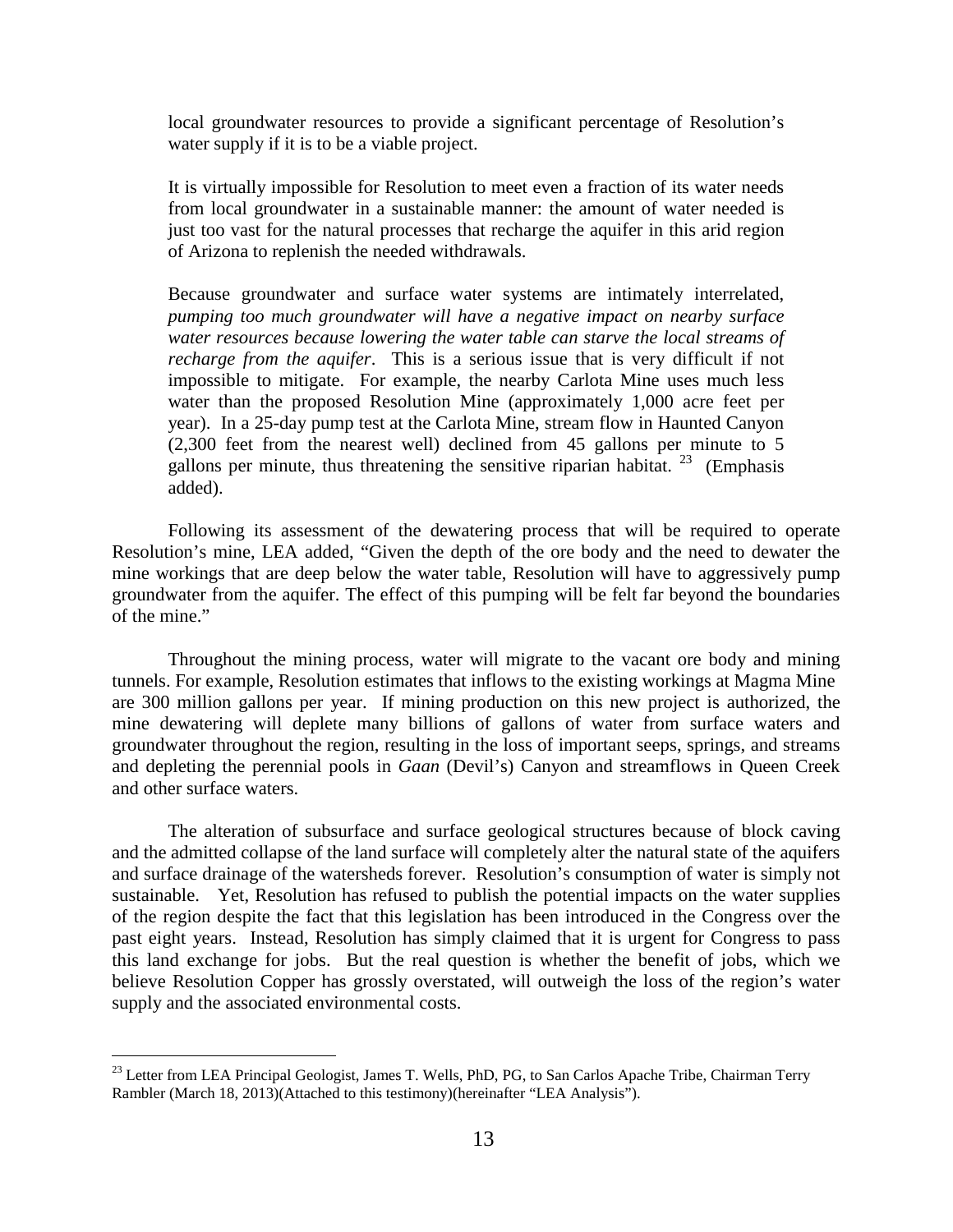### *Damage to the Southeast Arizona Environment*

While Resolution's impact on the region's supply of water is a paramount concern for the opponents of S. 339, it is not the only concern. Resolution Copper has failed to provide data pertaining to its mining and post-mining subsidence analysis, water quality contamination analysis (including acid mine drainage and subsequent pollution), air quality compliance, tailings and overburden storage and placement. Resolution Copper knows it does not have to disclose such data even in its MPO. Why? Because S. 339 does not require Resolution Copper to provide any such information to the Forest Service prior to the land exchange.

Resolution will use a mining technique known as "block caving." Resolution Copper has acknowledged that the surface land above the ore body will subside and cave in. Indeed, in 2009, Resolution Copper's website identified "surface subsidence" as an "*environmental risk.*" Surface subsidence is an indisputable result of Resolution's proposed mine. What is not known is the scope and degree of that subsidence. Resolution has not disclosed it subsidence models or reports.

It is common knowledge that acid mine drainage leaking into groundwater and surface water is a widespread consequence of copper mining. Acid-generating mines pollute surface water and groundwater requiring expensive reclamation and long-term water treatment. The water Resolution is pumping from the Magma Mine shaft is contaminated with heavy metals. That water is being treated at Resolution's water treatment facility. In order for that treated water to be reclaimed and re-used, it has to be diluted with clean CAP water before being transported for use on crops to the Irrigation Districts.

The Town of Superior, in whose backyard the proposed block cave mine would be located, opposes this bill, and the City of Globe tabled a proposed resolution to support the bill until its questions about the bill have been satisfactorily answered about the impacts of this mine. The bill's proponents tout jobs for the local economy. However, these nearby communities question the benefits of jobs if their communities become environmental disaster areas lacking water to support their residents. These local communities and other nearby areas have withheld or withdrawn their support for the bill and Resolution's proposed mine because they lack critical information about the environmental and other impacts of the mine which can only be provided with NEPA review before the exchange. Resolution's lack of transparency is problematic.

NEPA is a forward-looking statute setting out procedural obligations to be carried out *before* a federal action is taken. NEPA requires federal agencies consider the environmental impacts of a proposed major Federal action and alternatives to such action. As former Forest Service Deputy Chief Holtrop stated:

The purpose of a requirement in the bill that the agency prepare the EIS [Environmental Impact Statement] after the exchange, when the land is in private ownership, is unclear because the bill provides the agency with no discretion to exercise. If the objective of the environmental analysis is to ascertain the impacts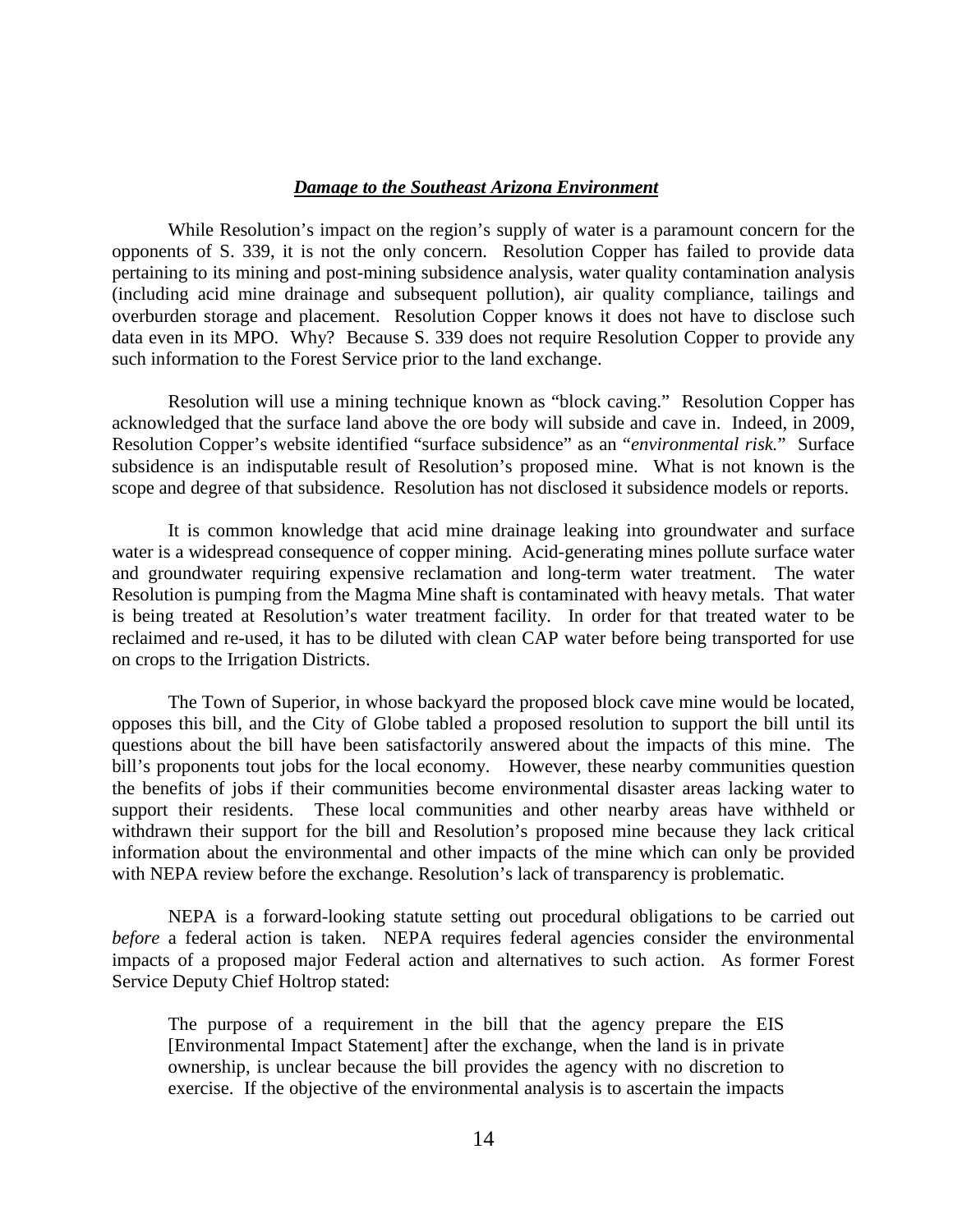of the potential commercial mineral production on the parcel to be exchanged, then the analysis should be prepared before an exchange, not afterwards, and only if the agency were exercising its discretion in making a decision about the exchange. An EIS after the exchange would preclude the U.S. Forest Service from developing a reasonable range of alternatives to the proposal and providing the public with opportunities to comment on the proposal. The exchange would be a fait accompli. A reasonable range of alternatives and public comment would be superfluous. $24$ 

Instead, Resolution and its foreign corporate parents seek to avoid revealing the true costs of environmental compliance through S. 339, which does not require NEPA compliance *before* the land exchange. Once these public lands are conveyed into private ownership, and subject only to the permissive mining and reclamation laws of the State of Arizona, Resolution will likely not be required to post a cash bond to underwrite either the cost of remediation during its mining operations or for cleanup upon mine closure. Typically, only self-bonding or *corporate guarantees*  are all that is required. This is woefully insufficient to protect the public from bearing the potentially astronomic costs of cleanup resulting from a limited liability company's massive mining operations. Resolution can simply walk away from damage to the Oak Flat area. As a result, American taxpayers would be left without any revenue and will be on the hook for the future cost of any environmental remediation.

There are too many environmental questions that Resolution Copper has failed to answer. This land exchange allows Resolution to avoid responding to these questions that federal law otherwise requires every other company in America to answer. The Subcommittee should ask why a foreign multinational corporation deserves special treatment?

#### **S. 339 is a Massive Giveaway of Taxpayer Resources to Foreign, Special Interests**

At a time when all Americans are being asked to tighten our belts, S. 339 will result in a giveaway of substantial American wealth and resources to a foreign-owned mining company. The appraisal requirements of S. 339 are unique to this land transfer and do not adequately ensure that the public will receive fair value. Since the bill does not afford the federal agencies the opportunity to perform a substantive economic evaluation of the lands along with the copper and other minerals to be exchanged to Resolution, it is impossible for the Congressional Budget Office and/or Office of Management and Budget to effectively evaluate S. 339. The public interest requires that a complete and fully informed appraisal and equalization of values be performed *prior to* Congressional passage of S. 339, *not after*. Resolution Copper has variously estimated the mineral wealth in the lands ranging from \$100 to \$200 billion. Resolution's *self evaluation* of the ore body underlying Oak Flat is orders of magnitude greater in value than that of the non-federal parcels offered in exchange to the public.

The federal administrative land exchange process typically occurs in five phases:

(1) development of an exchange proposal;

<span id="page-14-0"></span> <sup>24</sup> *See* S. HRG. 111–65 (June 17, 2009) p. 47, Hearing before the Subcommittee on Public Lands and Forests of the Committee on Energy and Natural Resources, United States Senate (S. 409 111th Cong.).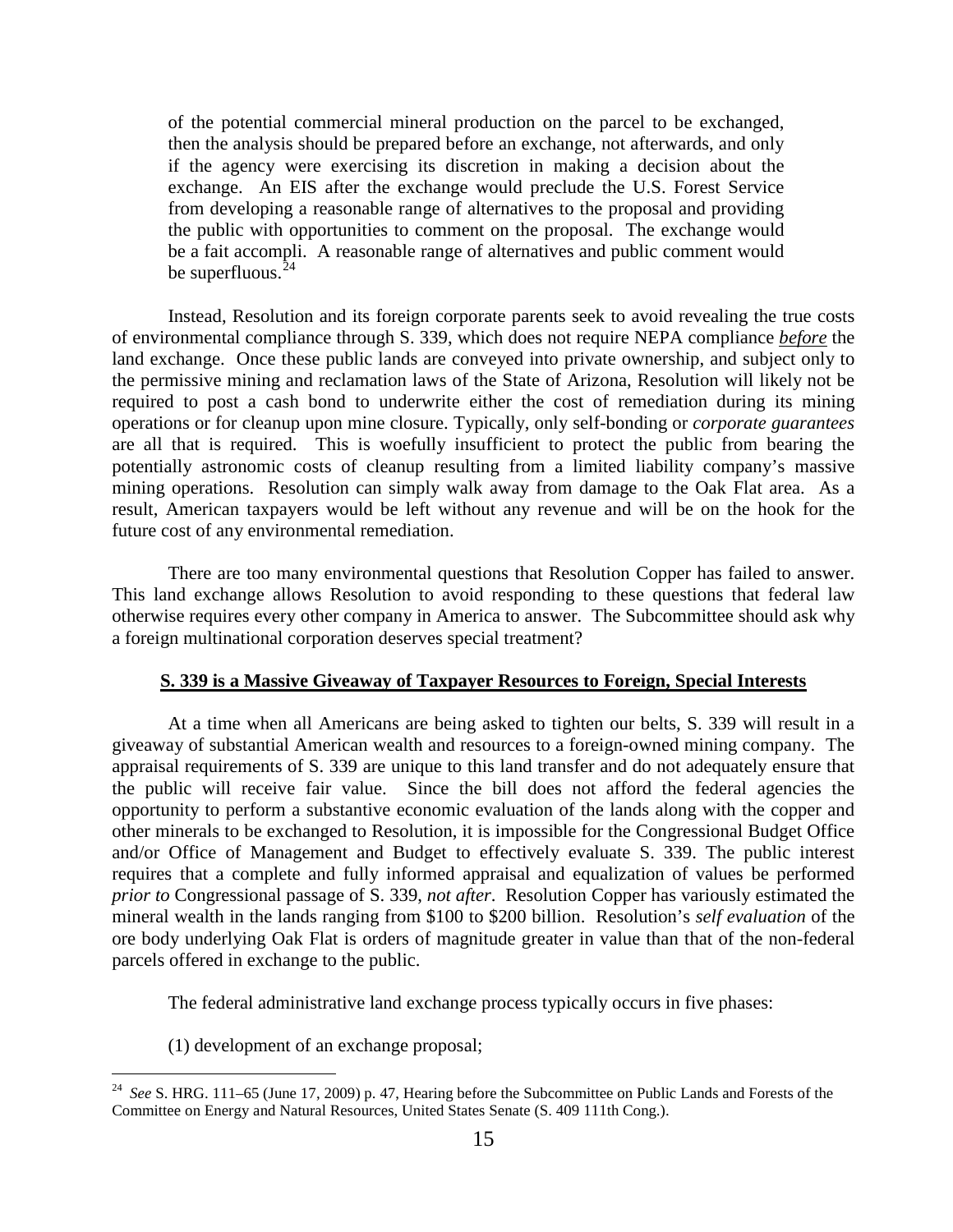(2) feasibility evaluation;

- (3) processing and documentation;
- (4) decision analysis and approval; and
- (5) title transfer.

During development of an exchange proposal, the federal and non-federal parties have preliminary discussions to share information about goals and constraints and to screen proposals. The parties develop a written exchange proposal that includes a legal description of the lands to be conveyed and the responsibilities of the parties. Federal agencies check the title of the non-federal land to ensure its acceptability for acquisition and the survey and land status of the federal land to ensure its availability for disposal.

The General Accounting Office ("GAO") issued a report in June 2000 where it examined a total of 51 land exchanges, most of which occurred in the west.<sup>[25](#page-15-0)</sup> The GAO auditors found that often the public lands were being undervalued while the private lands were being overvalued, resulting in significant losses to taxpayers. The agency also found that many of these exchanges had questionable public benefit.

In response to the GAO report, the Bureau of Land Management ("BLM") formed an Appraisal and Exchange Work Group to review BLM land exchanges. The Work Group's report concluded that BLM's land appraisals were inappropriately influenced by the managers wanting to complete the deals and that these unduly influenced appraisals cost the public millions of dollars in lost value in exchanges with private entities and state governments. To their credit, the BLM and DOI, with prompting and pressure from Congress, have reevaluated and modified their land exchange processes and appraisal methodologies.

While land exchanges can be a tool for conservation, it is a limited tool and the pitfalls are many. An administrative exchange would include examination of alternatives and would look at the environmental impacts required by NEPA. Even though the federal land management agencies are required to do thorough reviews and ensure that a trade is in the public interest, there are significant problems with land exchanges. Valuation of properties, which are different in nature, is one such problem in that exists in this case. S. 399 undermines the entire administrative land exchange process and the advances made since the GAO report.

A significant amount of information is required for a meaningful and accurate appraisal. Under the Uniform Appraisal Standards for Federal Land Acquisition ("UASFLA") requirements, a detailed mining plan and a mineral report are necessary to properly assess the value of the exchanged land. UASFLA requires that production level estimates should be supported by documentation regarding production levels achieved in similar operations. However, it is

<span id="page-15-0"></span><sup>&</sup>lt;sup>25</sup> See BLM and the Forest Service: Land Exchanges Need to Reflect Appropriate Value and Serve the Public Interest, GAO/RCED-00-73, June 2000.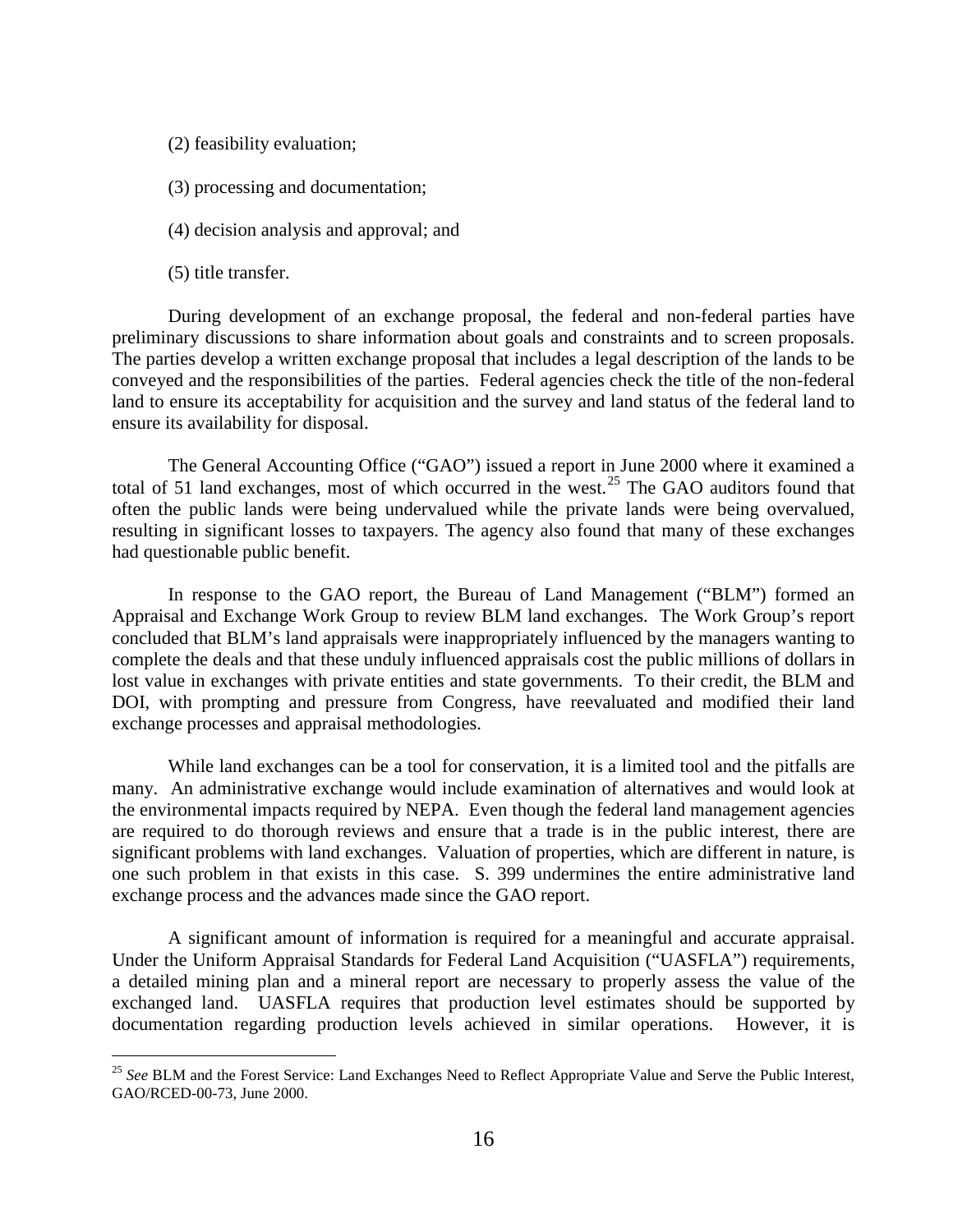unknown at this time what Resolution Copper's production estimates are since mining plan data has not been forthcoming. The UASFLA royalty income approach also requires several economic predictions including a cash-flow projection of incomes and expenses over the life span of the project and a determination of the Net Present Value ("NPV"), including the NPV of the profit stream, based on a discount factor.

Former Deputy Chief Holtrop and BLM Deputy Director Luke Johnson informed the Subcommittee on National Parks, Forests and Public Lands on an earlier version of this bill that the completion of the exchange within one year (as required by S. 339 Section 4(i)) was insufficient time to complete the required appraisals.<sup>26</sup> Specifically, Mr. Johnson stated:

Based on our experience with exchanges, we do not believe that this is sufficient time for the completion and review of a mineral report, completion and review of the appraisals, and final verification and preparation of title documents. Preparation of a mineral report is a crucial first step toward an appraisal of the Federal parcel because the report provides the foundation for an appraisal where the land is underlain by a mineral deposit. Accordingly, adequate information for the mineral report is essential.

On July 9, 2008, Michael Nedd, Assistant Director of the BLM, repeated Deputy Director Johnson's testimony before this Committee<sup>[27](#page-16-1)</sup> calling for Resolution Copper to provide information to the BLM and Forest Service so that a proper valuation of the copper ore body deposit below Oak Flat could be prepared by the federal agencies. He added:

We recommend adding a provision requiring Resolution Copper to provide confidential access to the Secretaries of Agriculture and the Interior (and their representatives) to all exploration and development data and company analyses on the mineral deposits underlying the Federal land in order to ensure an accurate appraisal.

In a hearing before this Committee on June 7, 2009, former Resolution Copper President David Salisbury was evasive about the availability of Resolution's proprietary mining data to the federal agencies, leaving Senator Wyden to ponder: "We're going to have to work with you and with the agencies to, sort of, unpack what that really means, because the agencies have felt strongly about that particular point."<sup>[28](#page-16-2)</sup>

It is clear that Resolution Copper will benefit from the exchange. It is less clear that the public is getting a fair return or that it is worth the loss of important public lands. It is difficult to

<span id="page-16-0"></span> <sup>26</sup> *See* S.110-52 (Nov. 1, 2007), pp. 4, 5, 8 (Legislative Hearing before the Subcommittee on National Parks, Forests and Public Lands of the Committee on Natural Resources, U.S. House of Representatives, 112th Congress).

<span id="page-16-1"></span><sup>27</sup> *See* S. Hrg. 110-572, p. 32 (July 9, 2008)(Hearing before the Subcommittee on Public Lands and Forests of the Committee on Energy and Natural Resources, United States Senate, S. 3157 110th Cong.).

<span id="page-16-2"></span><sup>28</sup> *See* S. HRG. 111–65, p. 39 (June 7, 2009)(Hearing before the Subcommittee on Public Lands and Forests of the Committee on Energy and Natural Resources, United States Senate, S. 409 111th Cong.).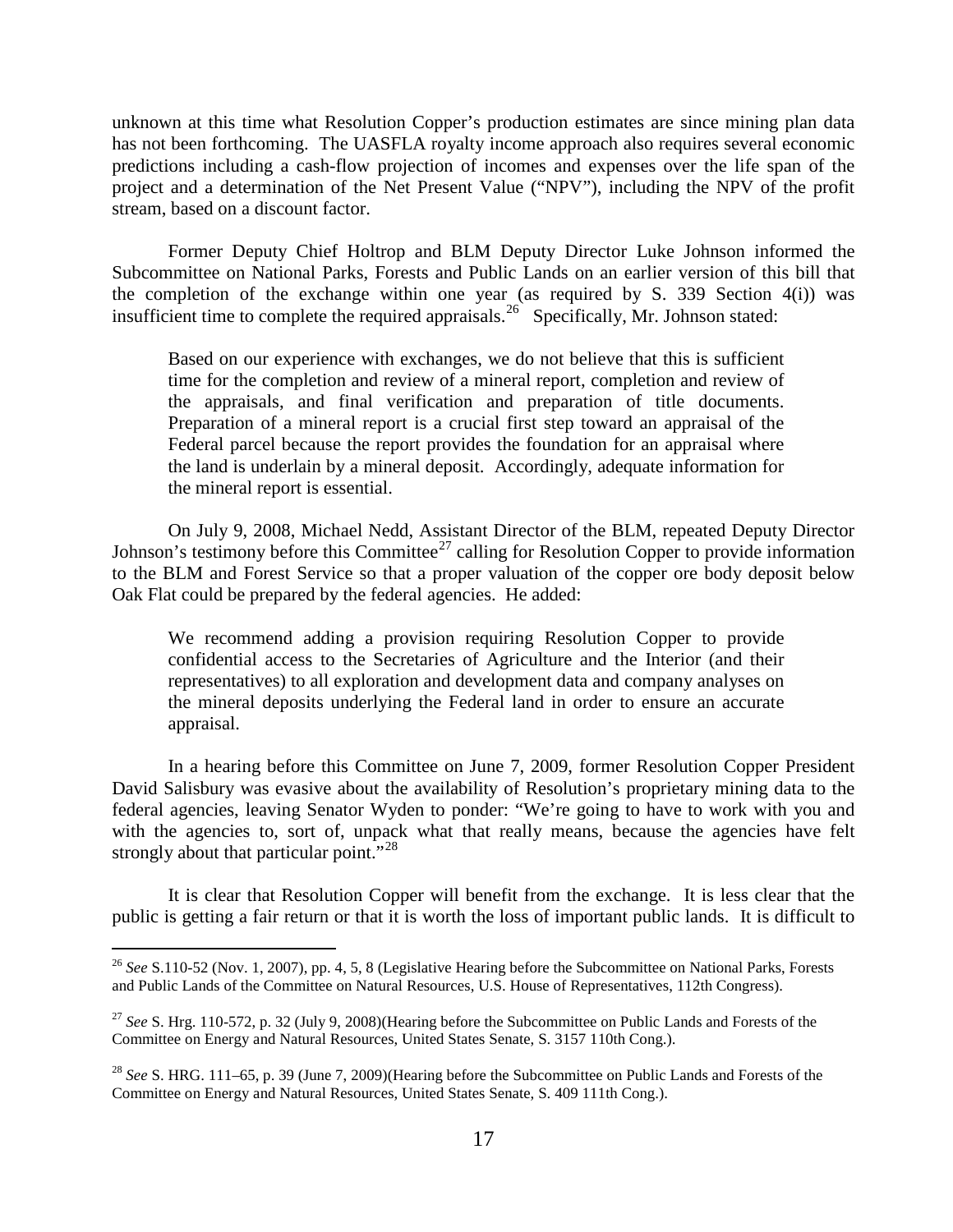understand how this exchange could move forward without solid appraisals including the value of the copper ore body itself. Given the evaluation standards prescribed by the UASFLA and the federal agencies, coupled with the lack of factual data from Resolution, the American taxpayer will be short-changed if S. 339 becomes law.

### *Resolution Copper's Corporate Parents Partner with Iran and China*

Resolution Copper is a subsidiary of Rio Tinto (55% majority owner)(UK headquarter/Australian offices) and BHP Billiton (45% shareholder)(Australia headquarter/UK offices). Rio Tinto is a partner with Iran in the Rössing *uranium* mine in Namibia. Rio Tinto owns a majority stake in the Rössing mine. The Iran Foreign Investment Company ("IFIC") owns a 15% stake in the same mine. The IFIC is wholly owned by the Islamic Republic of Iran.

United Against Nuclear Iran ("UANI") raised concerns about Rio Tinto's partnership and called on Rio Tinto and Rössing to sever ties with the Iranian government. In a letter to the Chairman of Rio Tinto, UANI President, Ambassador Mark D. Wallace, wrote:

Thank you for the letter of November 8, 2010 from the Rio Tinto Group. While your letter attempts to address some of the concerns . . . the largest issue – the current Iranian government's 15 percent stake – remains outstanding and is of serious concern to UANI and many within the international community. . . . You dismiss the concerns raised by UANI because the government of Iran initially acquired its share in the Rössing mine in 1975 . . . . This fact is not relevant in 2011 when the government that has been profiting from the mine for over three decades is one that is pursuing an illegal nuclear weapons program, [and] sponsoring terrorism in the region.  $\ldots$ <sup>[29](#page-17-0)</sup>

In 2010, The Hill reported that two representatives of the IFIC sat on Rössing's Board of Directors, including one who is an accomplished chemical engineer. [30](#page-17-1)

In addition, there are no guarantees that the copper mined pursuant to S. 339 will be processed or used in the United States, because the People's Republic of China looms large in this transaction. Chinalco, owned by the Chinese government, holds a 9% stake in the Rio Tinto Group. According to a recent news article, China expects to consume nearly 84% of the world's copper by 2014 and Rio Tinto is best situated to benefit from China's "surging production."  $31$ 

Contrary to Resolution Copper's public relations statements, nothing in the bill requires Resolution Copper, Rio Tinto's subsidiary, to process or sell the copper to U.S. companies, or even use U.S. resources to mine the copper. Nothing in the bill prevents Rio Tinto from selling its

<span id="page-17-0"></span><sup>&</sup>lt;sup>29</sup> Letter from Former U.S. Ambassador and UANI CEO Mark Wallace to Rio Tinto Group Chairman Jan du Plessis (Jan. 13, 2011).

<span id="page-17-1"></span><sup>30</sup> <http://thehill.com/blogs/congress-blog/foreign-policy/123753-irans-uranium-holdings>

<span id="page-17-2"></span> $31 \text{ http://www.fool.com/investing/general/2013/08/26/mongolia-conper-heaven.aspx}$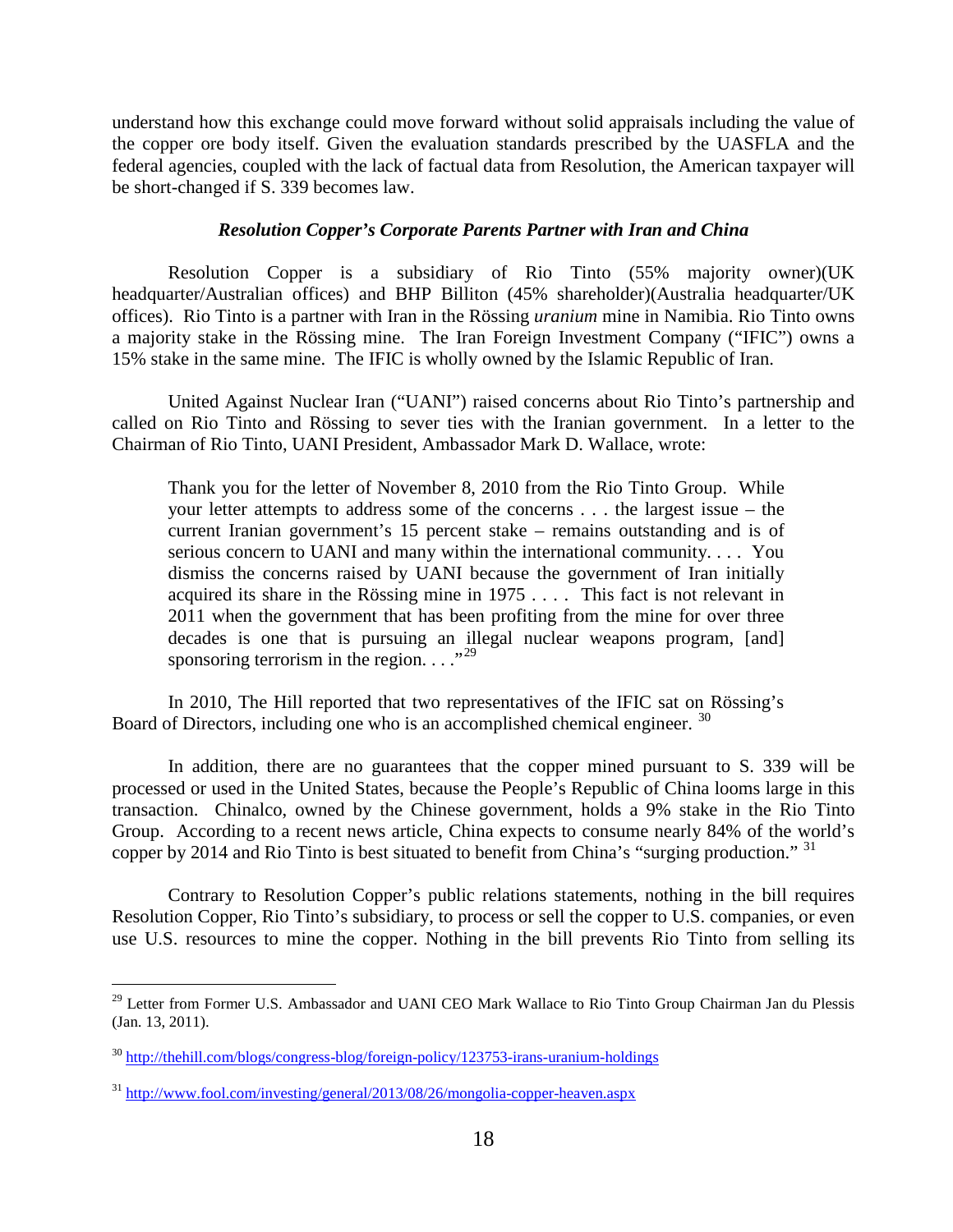interest in Resolution to another foreign company as it just agreed to do with its signature showcase block cave Northparkes Mine in New South Wales, Australia.<sup>[32](#page-18-0)</sup>

Based upon the history of parent company Rio Tinto's business relations with Iran and China and in light of the U.S. and international sanctions against Iran, it is not in America's interests to trade valuable federal land to this foreign-owned mining company.

#### *S. 339's Economic Benefits are Speculative*

The sponsors and proponents of S. 339 claim that Resolution's mine will create 3,700 jobs. This number comes from an economic report prepared for Resolution. The number of new jobs promised under this bill is false. Resolution Copper plans to use automated drills and a driverless fleet of haul-trucks for the mining project. Further, it is too hot for humans to go down into the mine given the 175 degree temperature at the mine's proposed depth of 7,000 feet below the surface of the earth.

The Tribe commissioned Power Consulting, Inc. to review and evaluate Resolution's report. An executive summary of the Power Consulting report is appended to my statement.<sup>33</sup> The Power report establishes that the mine will produce substantially fewer jobs and less revenue for local communities and Arizona than claimed by Resolution and its supporters.

Between 1974 and 1997, copper production in Arizona rose by 73%, but the workforce was cut by 56%, or about 16,000 jobs. This is directly attributable to improvements in technology worker productivity. In 1974 it took 35 workers per 1,000 tons of contained copper, but in 2003 it took only 7 workers to produce the same quantity.<sup>[34](#page-18-2)</sup> This trend will continue. Automation reduces jobs. In fact, RCM's jobs claims are exaggerated and only about 400 permanent mining jobs will be created and no permanent jobs will be created until 2020 when RCM pre-feasibility and feasibility studies are completed.

Incredibly, Resolution's economic report does not examine environmental costs associated with the mine. Specifically, Resolution's Pollack Report -- its economic report -- did not include:

- Costs associated with environmental and engineering issues and the cost of their correction were not included in the study.
- The study did not consider the potential reduction of sales at other establishments in the trade area that may occur as a result of the proposed Resolution mining project.

<span id="page-18-0"></span><sup>&</sup>lt;sup>32</sup> See Rio Tinto, Third Quarter 2013 Operations Review, p. 4. ("On 29 July 2013, Rio Tinto announced that it had reached a binding agreement for the sale of its 80 per cent interest in Northparkes. The Northparkes joint venture parties have since waived their pre-emptive rights under the joint venture agreement and consented to the assignment of Rio Tinto's interest to *China Molybdenum Co., Ltd.*" (Emphasis added).

<span id="page-18-1"></span><sup>&</sup>lt;sup>33</sup> See http://www.oakflat.org/pdf/Resolution Mine Econ Report Power Consulti g Final%209-9-2013.pdf for full Power Consulting report.

<span id="page-18-2"></span><sup>34</sup> *Id*. pp. 23-24, Figures H, I.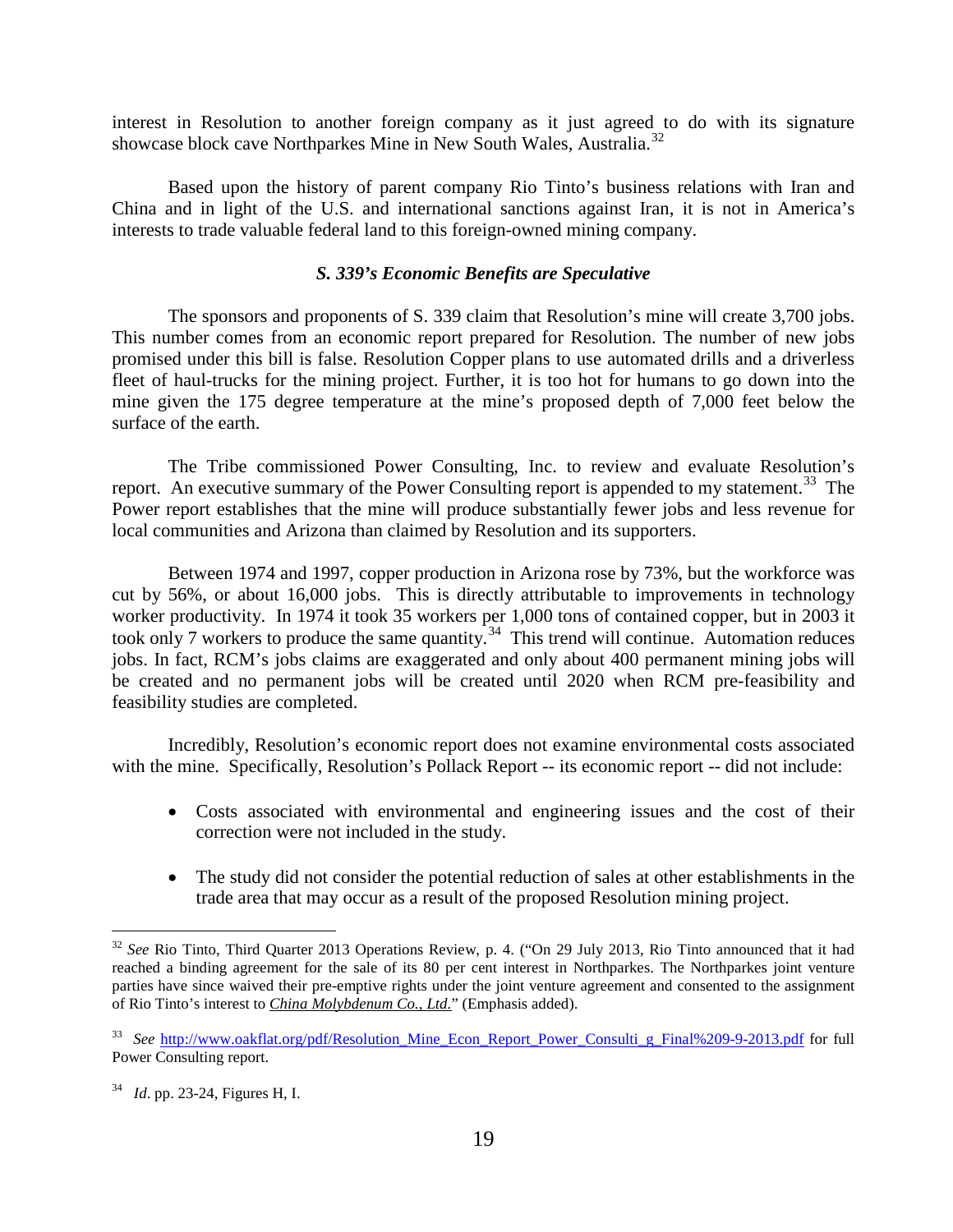• The study did not consider the costs to any government associated with providing services to the mine or other operations.<sup>[35](#page-19-0)</sup>

In reality, the construction and operation of that mine will conflict with other economic activities or values. Resolution's economic report was a "pure benefits" analysis that intentionally ignored obvious costs. Local communities' costs normally incurred when a mine opens, such as road improvements, increased school, police and fire protection service, and other infrastructure costs were ignored by Resolution.<sup>[36](#page-19-1)</sup>

The economic impacts of the mine will largely be felt outside of Arizona. Over half of the economic impact created by the mine will not stay in Arizona. Instead, economic impacts will flow to national and international investors, including China. Only about 4% of mineral value would flow to local residents in the form of wages and 71% of the tax revenue would go to the federal government.

Resolution has touted local job creation and local economic benefits as the primary justifications for this land exchange. Resolution promises jobs and prosperity.

Yet, Resolution and its supporters have opposed all efforts to amend the bill to require that: (1) the project headquarters to be located in Southeast Arizona; (2) local Arizonans be considered first for any job opportunities that may result from the project; and (3) the ore is processed and used in the U.S. – not in China or another foreign nation. Refusing to consider such minimal amendments to S. 339 contradicts Resolution's promises of local prosperity.

The proposed mine, under S. 339, will be highly automated and the actual jobs likely to be produced will come in far below the speculative figures promised. The Power Consulting report certainly tests Resolution's claims.

Finally, I would like to address claims made by the bill's supporters in the U.S. House of Representatives last week after House leadership abruptly pulled H.R. 687 from the floor for the second time. Supporters of H.R. 687 advise that the San Carlos Apache Tribe should support this bill, given the Reservation's high employment rate. However, the Tribe has worked hard to decrease our unemployment rate by creating new jobs on the Reservation. Our people want jobs, but we will create jobs that respect our religion and respect our tradition of living in harmony with Mother Earth. Our solemn obligation is to protect and preserve our sacred and cultural areas for our children and grandchildren. We are fighting for our ability to take of ourselves in a respectful, Apache way. Maybe we can't live like we did 150 years ago, but we can try to live in ways consistent with our traditional way of life. Further, the elected officials on the San Carlos Apache Tribal Council represent the views of their districts and tribal constituents, and the San Carlos Apache Tribal Council has strongly opposed this bill since it was first introduced in 2005, as evidenced by repeated tribal resolutions opposing this bill.

<span id="page-19-1"></span><span id="page-19-0"></span> <sup>35</sup> *Id*. pp. 35-36